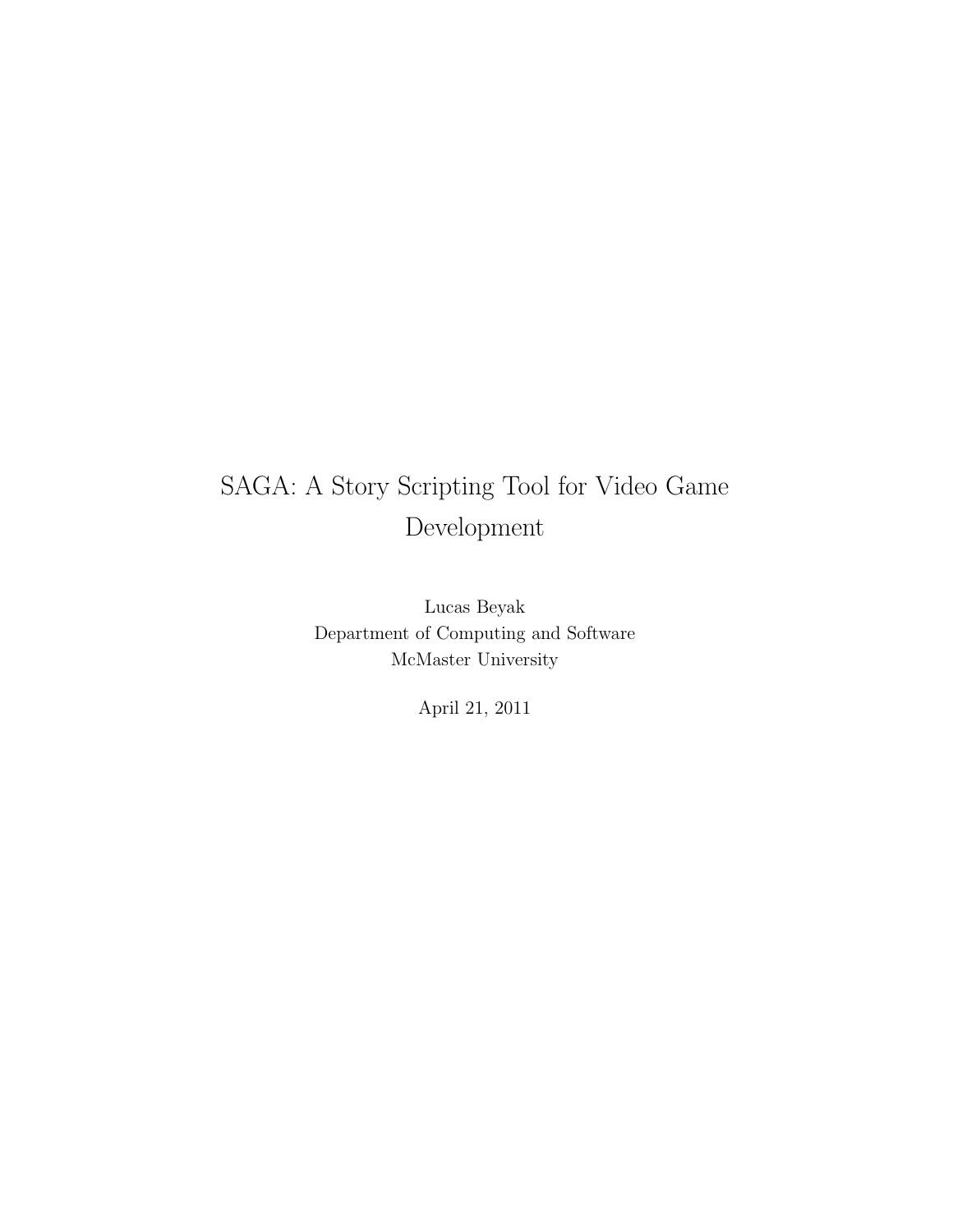#### Abstract

Video game development is currently a very labour-intensive endeavour. Furthermore it involves multi-disciplinary teams of artistic content creators and programmers, whose typical working patterns are not easily meshed. Usually a domain expert has to communicate their ideas to a programmer in order to realize their designs into a final software product. This process of transferring information may introduce error or ambiguity, while also hampering productivity.

Domain-specific languages (DSLs) attempt to increase development productivity by allowing domain experts to express ideas in a customary manner, while also providing a mechanism to directly translate these ideas into usable code.

The SAGA tool, which includes a DSL and compiler program, uses these methods in an attempt to increase developer productivity. Various domains from video games were considered but the area of story design was chosen.

The story design DSL developed employs a text-based, natural language style in order to be less daunting to a non-programmer. A story is modeled as a transition system through some notions of story states and transitions that can progress the story according to important events.

From the DSL source code the compiler program produces a usable story manager module that interacts with game code to supervise the progression of story. This story manager module can be rendered in  $C#$ ,  $C++$ , or Java. The compiler also creates a visual output of the story graph.

A video game developer can use the SAGA tool to easily model their story and employ a story management system in their products.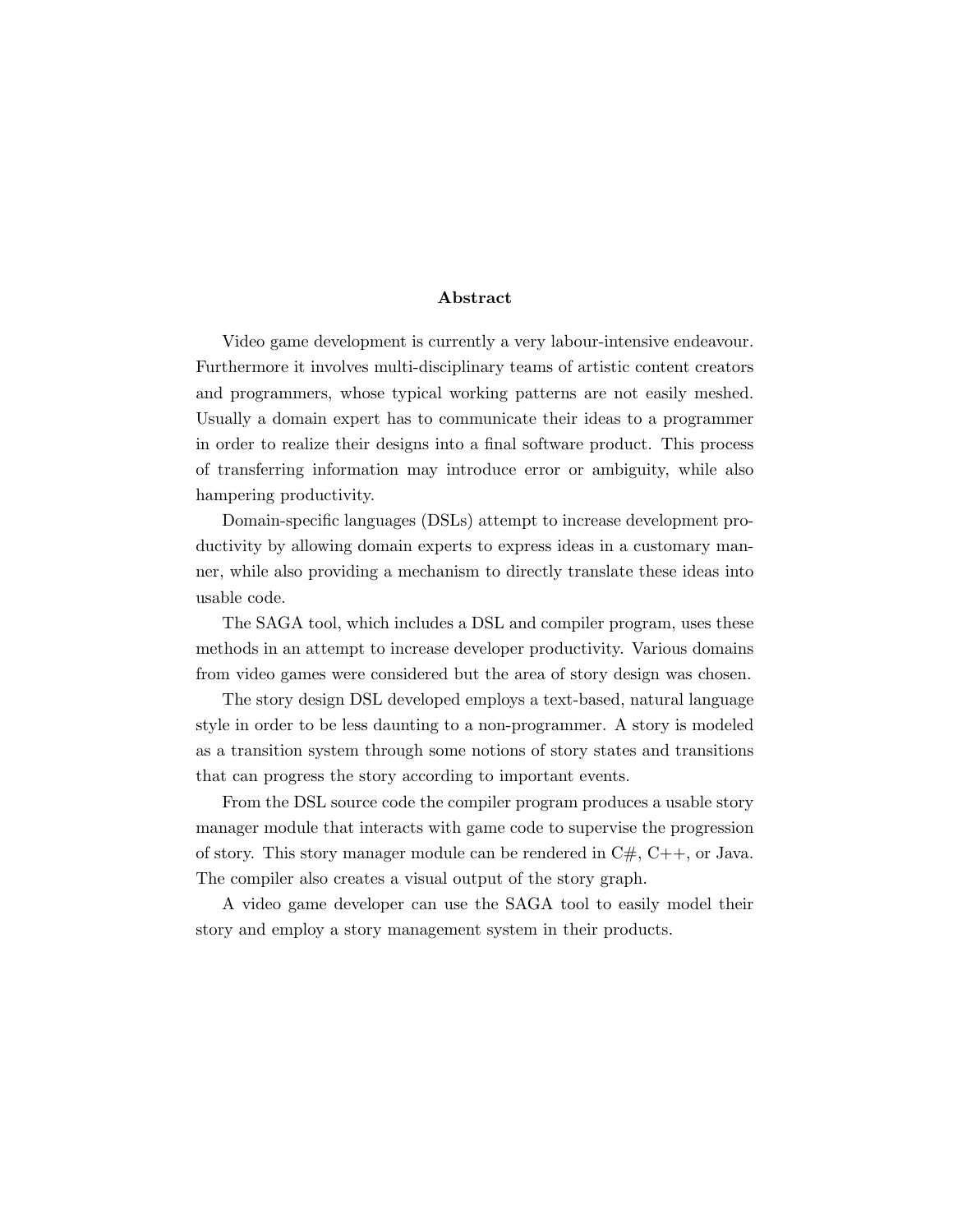## **Contents**

| $\mathbf{1}$             |     | Introduction                                                                  | 3              |
|--------------------------|-----|-------------------------------------------------------------------------------|----------------|
| $\bf{2}$                 |     | Requirements                                                                  | $\overline{5}$ |
| 3                        |     | Domain-Specific Languages                                                     | 6              |
|                          | 3.1 | What Is a Domain-Specific Language? $\dots \dots \dots \dots$                 | 6              |
|                          | 3.2 |                                                                               | $\overline{7}$ |
|                          | 3.3 |                                                                               | 8              |
|                          |     | Character Status Representation<br>3.3.1                                      | 8              |
|                          |     | Real-Time Strategy Game Rules<br>3.3.2                                        | 9              |
|                          |     | Story Design $\ldots \ldots \ldots \ldots \ldots \ldots \ldots$<br>3.3.3      | 10             |
|                          | 3.4 |                                                                               | 11             |
| $\overline{\mathcal{A}}$ |     | The Video Game Story                                                          | 13             |
|                          | 4.1 |                                                                               | 13             |
|                          |     | 4.1.1                                                                         | 13             |
|                          |     | 4.1.2<br>Non-Linear $\ldots \ldots \ldots \ldots \ldots \ldots \ldots \ldots$ | 14             |
|                          | 4.2 |                                                                               | 18             |
| 5                        |     | The Story as an Acyclic Graph Assembly (SAGA) DSL                             | 20             |
|                          | 5.1 |                                                                               | 20             |
|                          |     | Grammar Definition using EBNF<br>5.1.1                                        | 20             |
|                          | 5.2 |                                                                               | 21             |
|                          | 5.3 |                                                                               | 26             |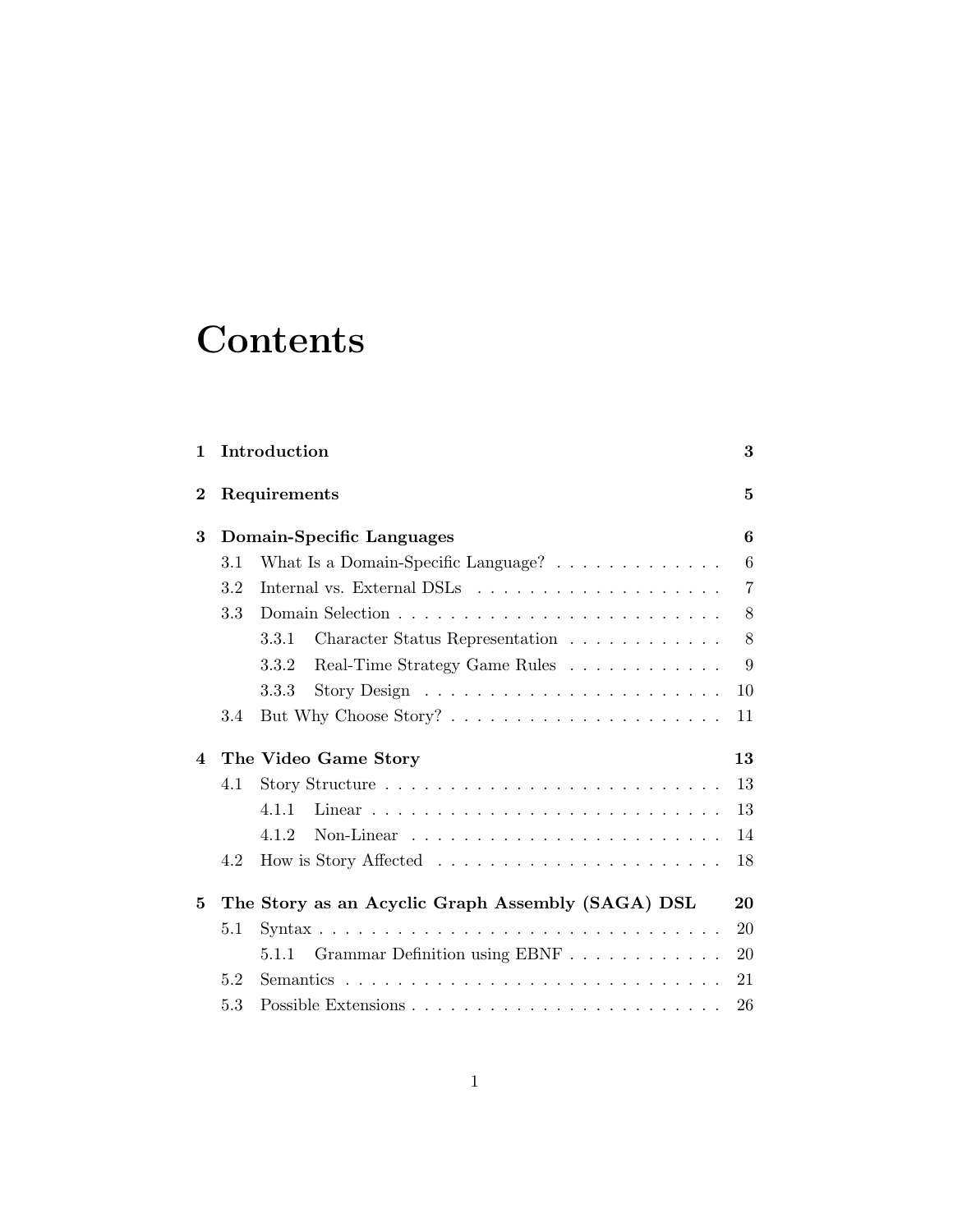| 6            |     | The SAGA Program                                        | 27 |
|--------------|-----|---------------------------------------------------------|----|
|              | 6.1 |                                                         | 27 |
|              | 6.2 |                                                         | 28 |
|              |     | 6.2.1                                                   | 28 |
|              |     | 6.2.2                                                   | 29 |
|              | 6.3 |                                                         | 29 |
|              |     | 6.3.1                                                   | 30 |
|              |     | Abstract Code - An Intermediate Representation<br>6.3.2 | 31 |
| 7            |     | <b>SAGA Program Output and Code Interactivity</b>       | 33 |
|              | 7.1 |                                                         | 33 |
|              | 7.2 |                                                         | 34 |
|              |     | 7.2.1                                                   | 34 |
|              | 7.3 |                                                         | 35 |
| 8            |     | Conclusions                                             | 37 |
| $\mathbf{A}$ |     | <b>Module Information</b>                               | 39 |
|              | A.1 |                                                         | 39 |
|              | A.2 | High-level Module Descriptions                          | 40 |
|              |     | A.2.1                                                   | 40 |
|              |     | A.2.2                                                   | 40 |
|              |     | A.2.3<br>SAGA.CodeGeneration                            | 40 |
|              |     | A.2.4                                                   | 41 |
|              |     | SAGA.StoryManager<br>A.2.5                              | 41 |
|              | A.3 |                                                         | 42 |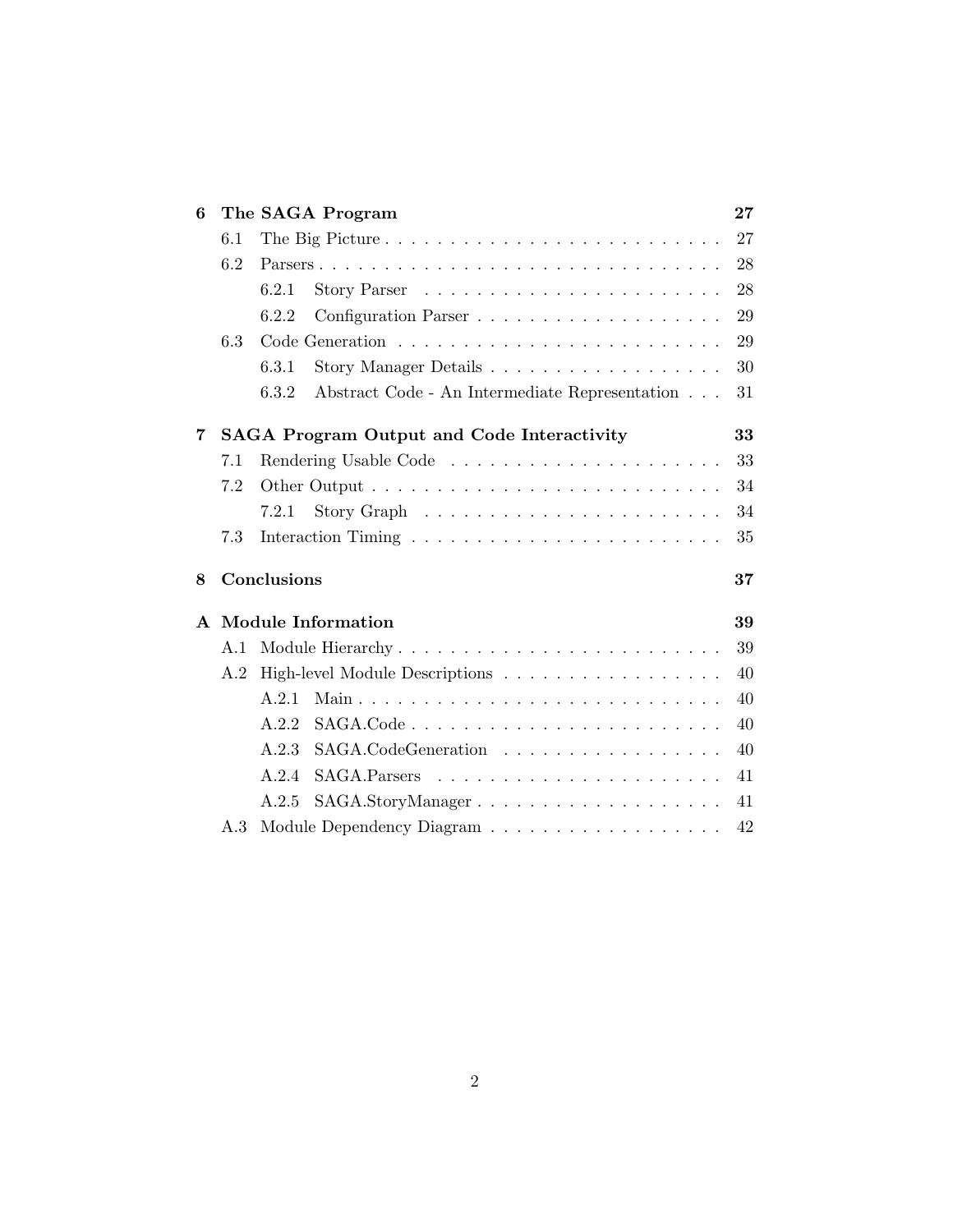## Chapter 1

## Introduction

Recently the video game industry has become a mainstream phenomenon. Video games are now as ubiquitous as movies, books, and other forms of popular culture. The industry's growth might even be out pacing that of the more classical art forms [5, 28]. Much of the growing popularity of video games is due to advances in technology, such as alternate input devices and improved visuals. Revolutionary devices such as the Nintendo Wii and Microsoft Kinect are enticing new users to the industry who felt like they could not get involved in video games using traditional control schemes.

Since video games are becoming more popular, developers continue to produce more complex systems to appease the masses. Eventually the methods utilized to create these interactive media must evolve in order to keep development productive [7]. Although video game development has come a long way since it's infancy, the ones involved must still make advances in this sector.

In order to understand the problem that pertains to this project, one must have a cursory understanding of how a medium to large-sized game development studio functions. Since there is such a broad spectrum of expertise required to produce a complex software like a video game, there will most likely be employees that have a deep understanding of a certain aspect of development but know little about other areas.

At a high level the common departments that would be present in a devel-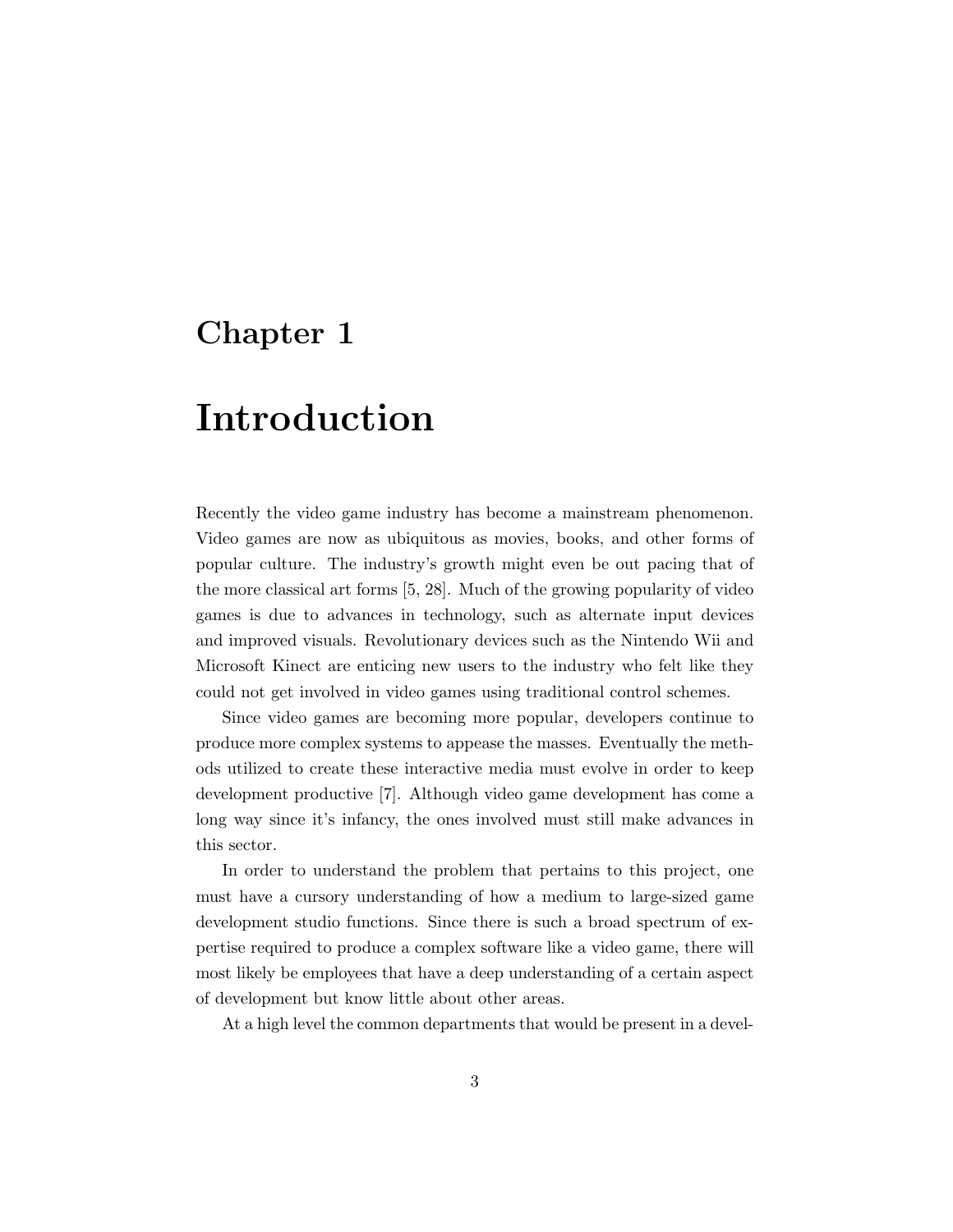opment studio would be: art, music, programming, game design, and management [11]. These broad departments might be partitioned into smaller sections depending on the size of the studio. There might be dedicated staff for world and level design, music and sound effects, user interface design, or story design to name a few. These employees are domain experts in their respective fields, but they may know very little of how the other departments operate.

Since all developed material must eventually be realized in a final software product, the people like the level and story designers must express their designs and ideas to the programmers. This can take much effort and time, and it can also be easy for the programmers to misunderstand the true intent of the designers. This situation can hamper productivity.

One attempt to increase productivity is to eliminate the requirement to transfer information from the designer to the programmer. It would be much easier if the domain experts could simply express their ideas in their usual way and have their designs be used directly in the game software.

A way of accomplishing this is by utilizing a domain-specific language. The domain expert can use a language that they understand and continue working at their full potential. There will be some automated mechanism that translates the expert's ideas into a usable form [6]. Since the language is designed for use in a specific problem domain it can accurately express the information a designer wishes to convey.

This report will explain the technical background of domain-specific languages as well as the craft of storytelling and how stories can be represented. The syntax and semantics of the constructed domain-specific language will be described along with the program to process this language. Finally, the method of using the output of this tool in a system will be revealed.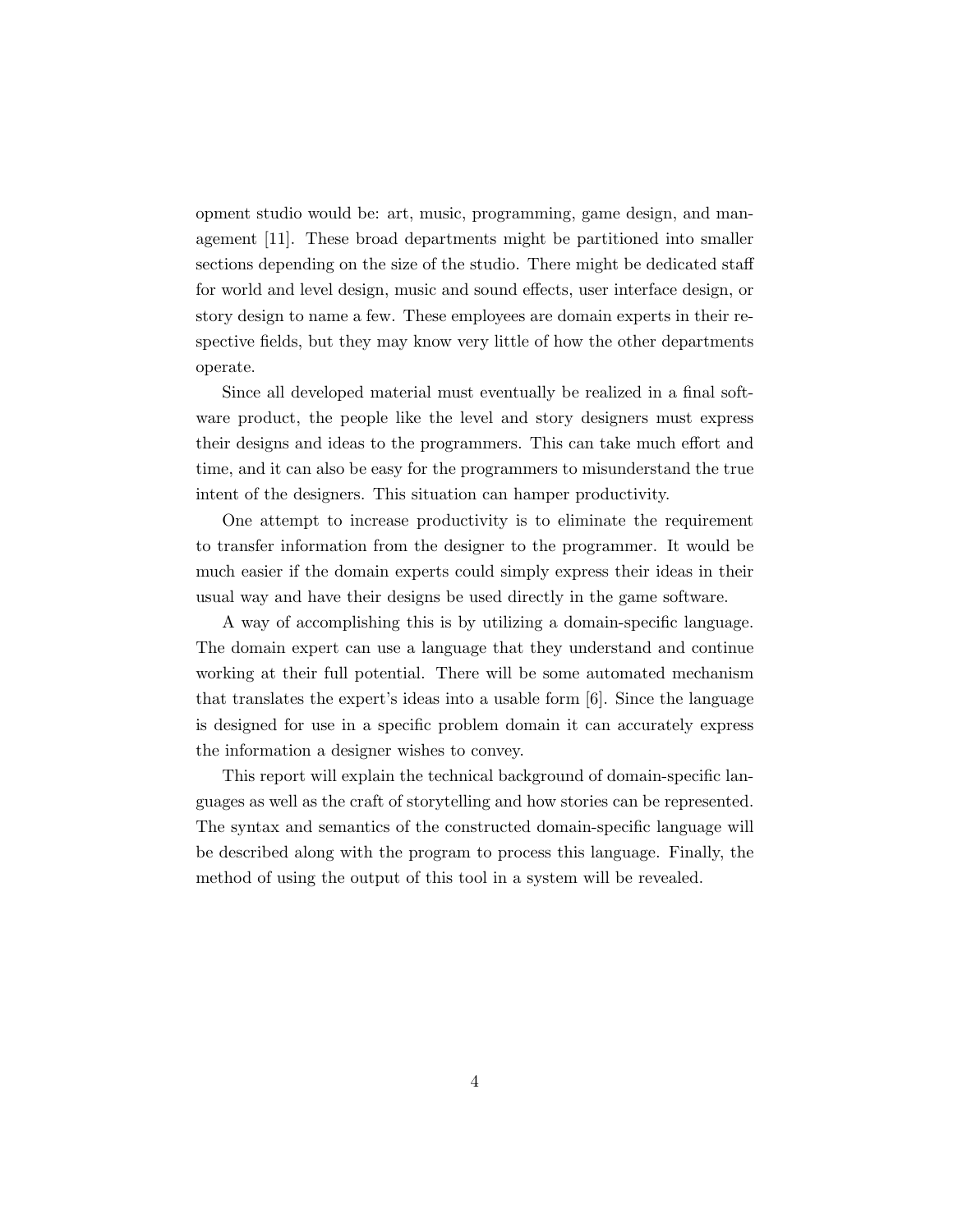## Chapter 2

## Requirements

The goal of this project is to create a tool that will aid in video game development for a particular domain. Such a tool will attempt to increase the productivity of an expert in the chosen domain. This tool must satisfy a number of requirements and properties.

The tool should provide some interface for a domain expert (non programmer) to describe their ideas in a standard way. It should be fairly natural for the expert to express themselves through this interface.

The information gathered from the expert must be somehow transformed into a usable form for an existing game framework. This output will be in the form of compilable code, which can be processed by a standard compiler and linked into the game executable.

The computational overhead for interactions between the game engine and generated code should be minimized. Since video games are real-time systems that require many calculations per second, the available resources cannot be squandered.

It would be attractive if the tool could generate code in multiple output languages. C++ is by far the most common for serious game development, but other fairly common languages are C, C#, and Java. This should not be too problematic since the syntax for these languages are quite similar.

Additionally, the system should be well-designed according to software quality metrics such as understandability, conciseness, and maintainability.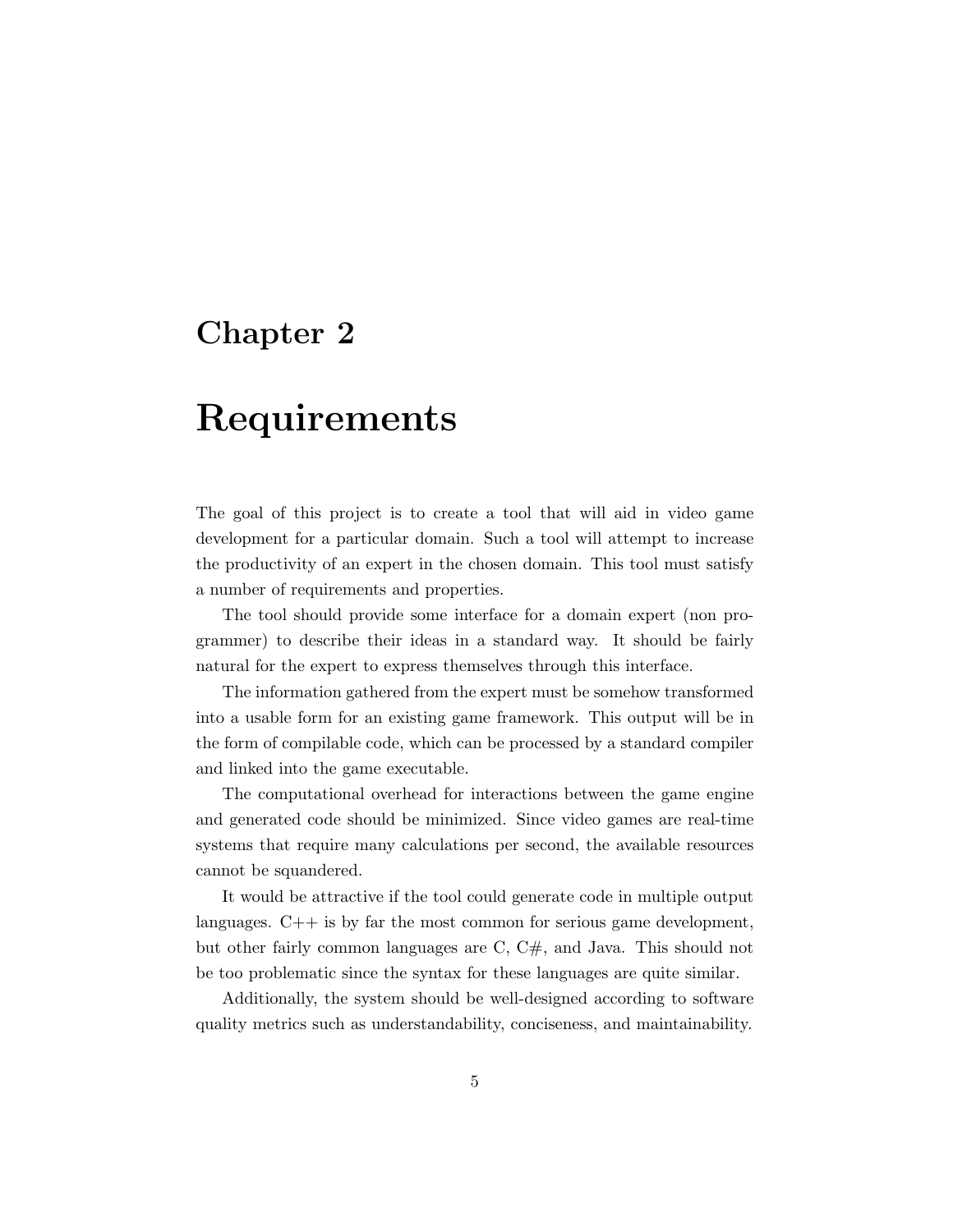## Chapter 3

## Domain-Specific Languages

### 3.1 What Is a Domain-Specific Language?

A domain-specific language (or DSL) is a small language that is designed to express a specific portion of a software application [13]. This specific aspect, or domain, can be very efficiently and accurately defined through the custom language. A DSL is not usually Turing complete, and therefore is unlikely to be used in the same way as a general-purpose language to define an entire system.

In order to design a DSL for a domain, that domain must be well understood. The reason for this is that there must be an automated mechanism that unambiguously translates a DSL program into some desired form [6]. In addition, if domain experts are going to be using this language to describe their ideas, there should be more or less a standard representation of problems in that domain.

Programming in a DSL should be much easier than writing code for the same purpose in a general-purpose language. This means that productivity should be increased by utilizing a DSL. Unfortunately this is not always the case. Even if productivity is not increased, however, other benefits may be achieved. Some of these other advantages might be attributes of software quality like reliability, understandability, maintainability, testability, and efficiency [14]. Since the DSL can accurately express the domain it is designed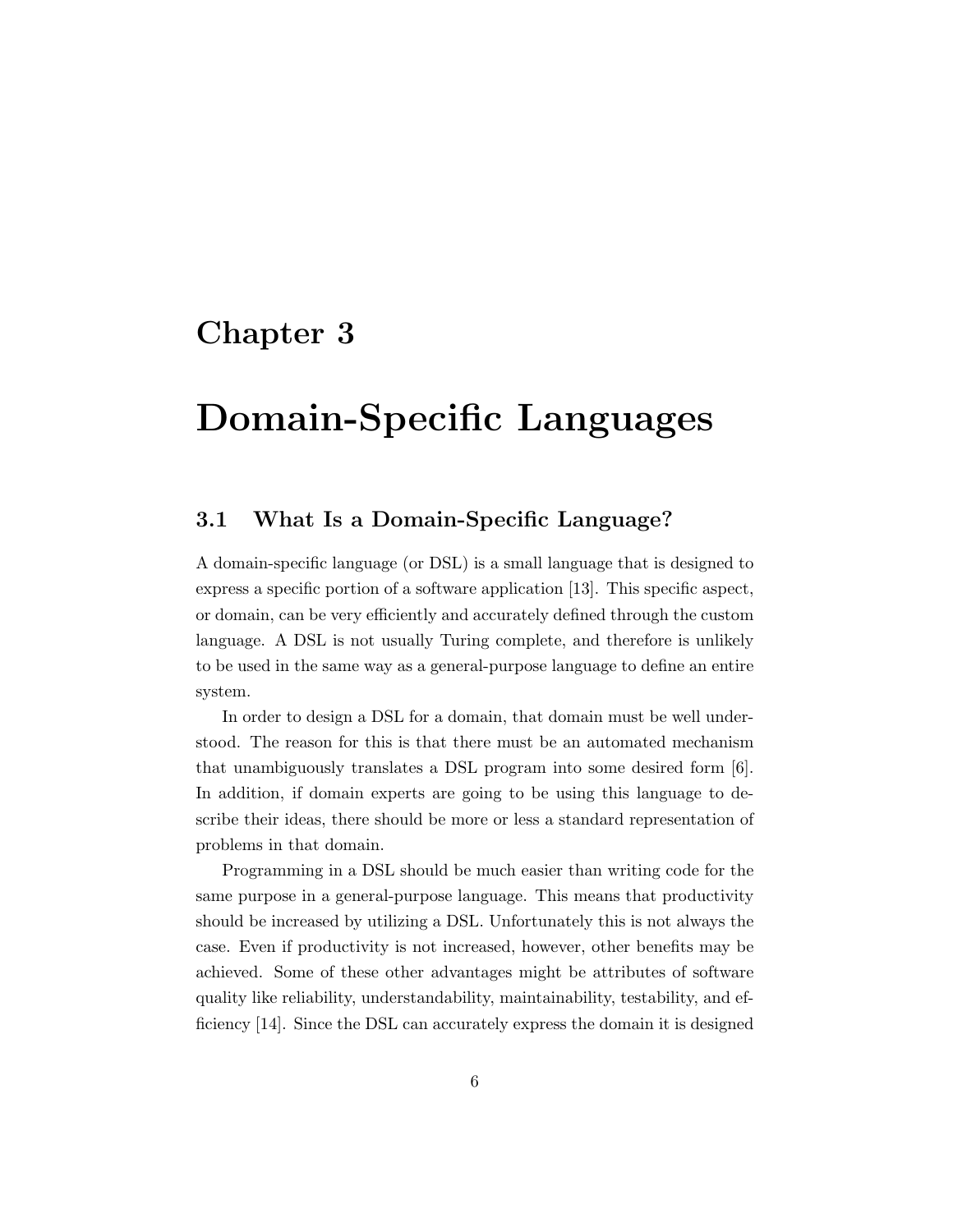for, this means that domain experts, who may or may not be programmers, will be able to use it as well to communicate their ideas to the rest of the programming team.

DSLs can differ in the programming style that they employ. Some might be "solution-oriented", meaning that the actual form of the solution is described in algorithmic details. Others might be "problem-oriented", where the code describes what the program should do but not how it is accomplished. This is analogous to the differences between general purpose imperative and declarative programming languages. Most DSLs utilize a declarative programming paradigm, and so are oriented to describe the problem to be solved. DSLs are presumed to be easier to use, and usually the declarative style lends itself to this purpose.

The goal of such a language would be twofold. Firstly, such a language should make it quite easy to express common tasks performed in a conventional language (in the DSL's domain of course). Secondly, tasks that would be very difficult to express in a general-purpose programming language should be able to be performed with the DSL with an acceptable difficulty.

### 3.2 Internal vs. External DSLs

A distinction can be made between so called internal (or embedded) and external domain-specific languages [13]. There are reasons for and against the usage of each kind.

An internal DSL will be embedded in some general purpose host language. This means code is written in the host language, but some additional constructions are made so the DSL code looks like a "new" customized language. This type of language can also be referred to as a fluent interface [13].

It is easier to quickly create a DSL of this type because the host language's compiler is used to process the code. Also, all the advanced features of the host language are available to the DSL developer. One reason why developing an internal DSL might be difficult is sometimes the embedded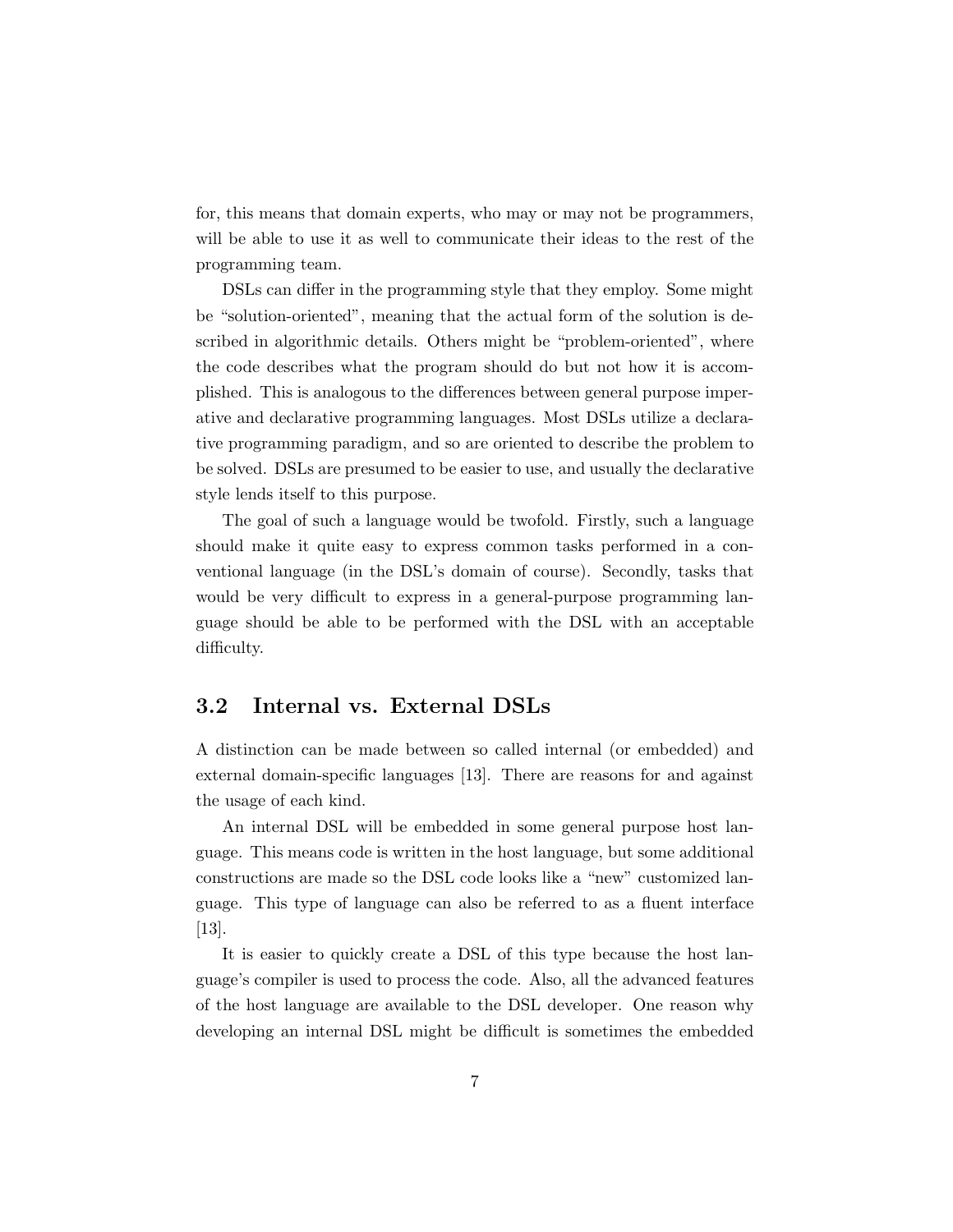language's expressiveness is reduced, as the code must follow the rules of the host parser in order to be well-formed. This loss of DSL expressiveness varies greatly from host language to host language.

General purpose languages can be quite divergent, and so creating an internal DSL in one might be much easier than creating a DSL in another. Another problem in writing internal DSL code is the domain expert is programming in a language that they may not fully comprehend. This may become confusing if they are not familiar with the host language.

An external DSL is not embedded in some host language and does not use that host's compiler. This type of DSL can have a completely custom syntax and be made very expressive for the domain being considered. It should be more natural to communicate ideas in this way. It can be more difficult to implement such a DSL as a compiler must be produced to process the custom DSL code. This is not a trivial feat, as the compiler has to parse the DSL code, perhaps make some intermediate representation of the code, and then perform code generation to produce the end result.

### 3.3 Domain Selection

It can be seen from the title of the paper that the selected domain was story design. It was not, however, an obvious selection. There is a plethora of different areas in game design in which a DSL could be utilized. The three domains considered for selection during this project were: character status representation, real-time strategy game rules, and story design.

#### 3.3.1 Character Status Representation

In some games the player is mainly concerned about building up the character they are controlling throughout their play. This avatar is very important as it represents the player in the immersive gameworld in which they are participating. The player will progress through the game, all the while gaining power and abilities for their character. This is mostly common in role-playing games, or RPGs. There are numerous attributes that keep track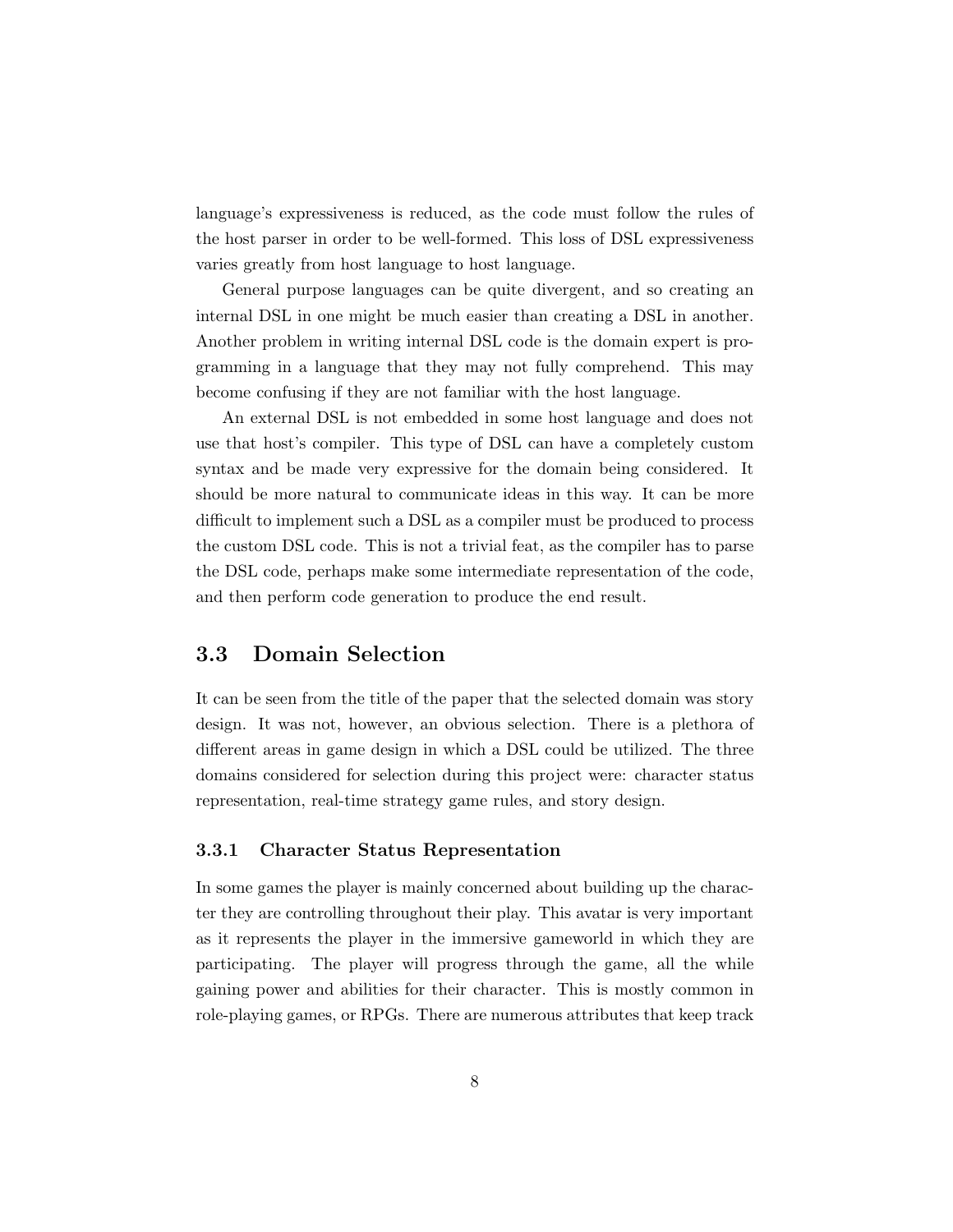of the ever-changing status of a character, and so the rules governing these attributes can become complicated. A DSL for this domain would be able to simply define attributes and how these attributes affect the abilities of such a character.

A classic example of this is Dragon Quest, which is a 1986 RPG game released in Japan and later in North America [20]. This was one of the first games to introduce concepts such as attributes for a character and different skills to utilize, both inside and outside of combat.

More recent examples of games that would greatly benefit from a DSL for the character representation domain would be Final Fantasy XIII or the insanely popular World of Warcraft. Both these games have a heavy emphasis on building and leveling up a character throughout the game.

#### 3.3.2 Real-Time Strategy Game Rules

Real-time strategy (RTS) games are known for having multiple factions with which you can do battle. Each faction is unique with regards to either the buildings and units that can be created, or the mechanics or rules that the faction follows.

A perfect example of this is Starcraft or Starcraft 2 developed by Blizzard Entertainment. There are three factions (completely distinct races in this case) that abide by unique rules [26]. The Terran race, humans, can make most buildings take flight and must construct buildings on regular land. The Zerg, a primitive alien race, can only create structures on "creep" (with some exceptions), which is a living foundation that spreads across the ground near their buildings. The Zerg also make all units from a single building, where the other races have specific buildings that create specific units. The advanced alien race called the Protoss must create buildings within a certain radius of a "Pylon" structure, and can create buildings very efficiently because no "worker" unit is required to be present to actually build the structure. Instead, the structure "warps" in unattended and the player need not concern themselves with it.

One of the first modern RTS games was Dune II: The Battle for Arrakis.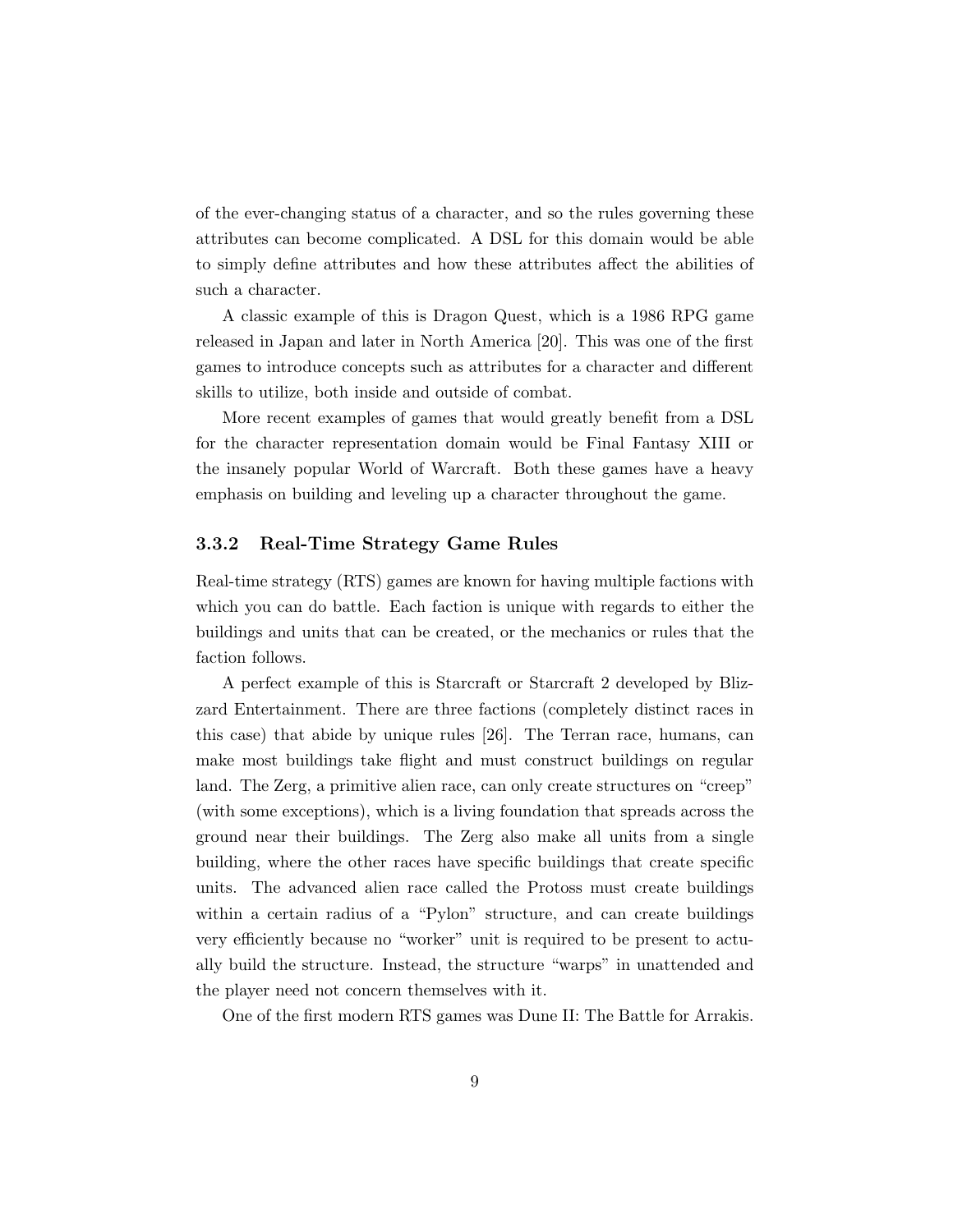It was released in 1992, and all following RTS games utilized the same concepts introduced with this game [27]. Such concepts included harvesting resources, building units and buildings, and selecting, moving, and attacking with units.

A recent game within the RTS genre is R.U.S.E. [9]. There are six factions in the game, each having their own strengths and weaknesses. There are many aspects of this game that could be described by a DSL for this RTS game rules domain.

#### 3.3.3 Story Design

The story of a game is important because it immerses the player [2]. Immersion is a very powerful tool to engage the player in the game world, and make the game more important or exciting by making it seem real. Most games, however, have a linear story, which does not offer the player much agency during their gameplay.

Agency in a video game is the idea that the player has some control over their surroundings and that their actions have an effect on the game world [19]. A player who feels like they are actually interacting with a game's environment and are able to change it will become immersed more easily. Agency and immersion in a game will lead to a more involved player experience, and usually leads to more enjoyment.

Like in the movies, if a film portrays strong character development or an engaging storyline, this can drive a very powerful experience for the viewer. Since video games are a highly interactive media, this experience can be compounded to be even more immersive.

The reason why games commonly adopt a simple story is because for every choice the player can make, there is a number of different directions that the story can then take. Therefore, many choices for the player leads to a combinatorial explosion of story "states". This adds much complexity to the design of the game, and requires much time, effort, and money spent on the development of assets that will not always be appreciated.

Myst is a classic example of a game that makes use of a story that can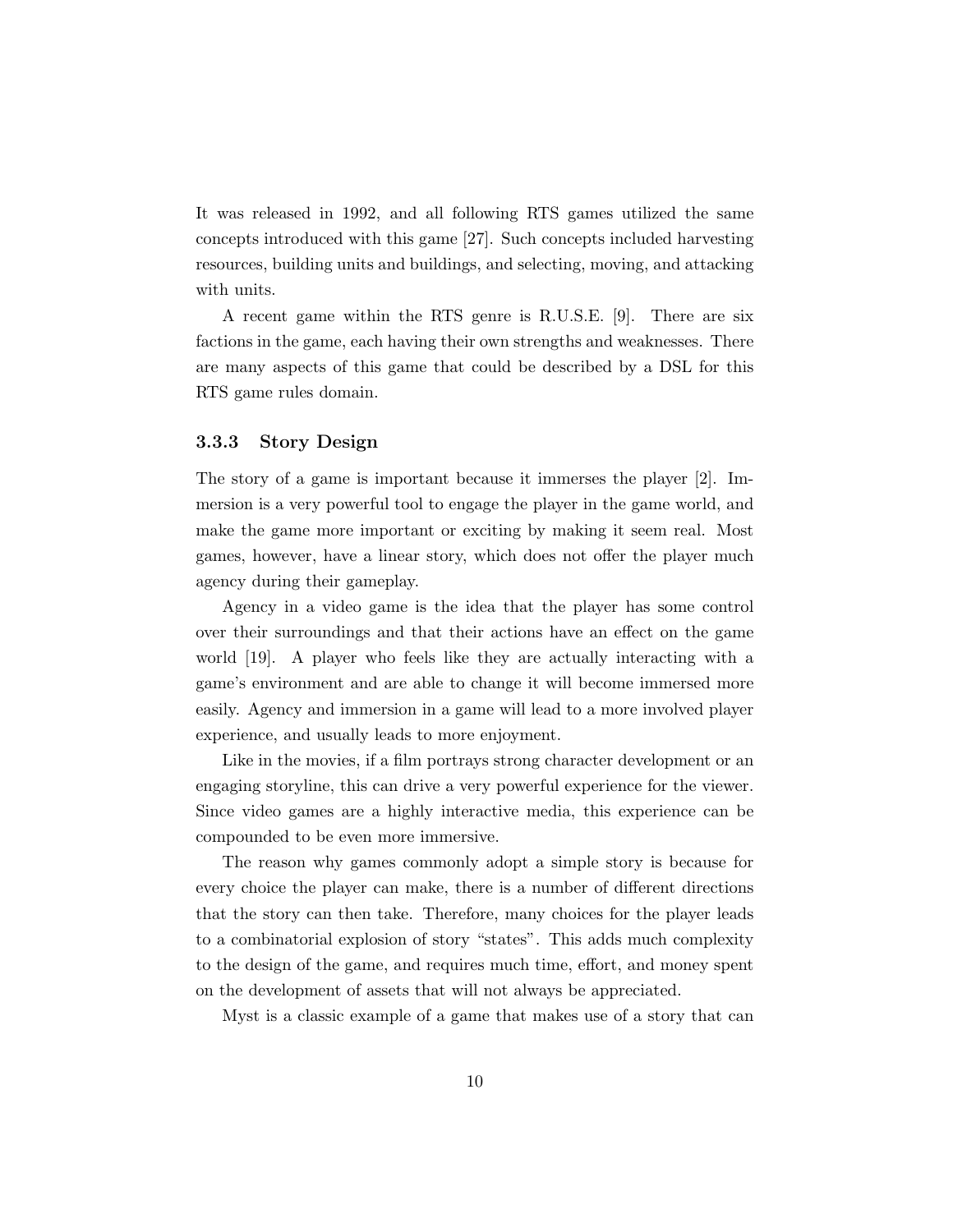be changed by the player, although only at the end of the game [25]. The player can make one of four choices, and based on what the player decides, different ending cinematics and dialogue are introduced. Myst also has an "open world" style of gameplay, where the player is free to roam throughout the game world as they wish, which again creates immersion as the player is never presented with a "you can't do that now" moment. A moment like this can quickly jar the player out of deep immersion and cause great annoyance [2].

There are a few excellent examples of very recent games that make great use of interactive storytelling. Most notable are the titles Heavy Rain and the Mass Effect series (Mass Effect 1 and Mass Effect 2). These games not only let the player make decisions in the game, but these decisions have important consequences on the game's story. In Heavy Rain, there are four main characters, but depending on the path that the player takes, some main characters can even be killed and will not return to the game for the remainder of play [23]. An interesting aspect of the Mass Effect series is that the save data from Mass Effect 1 can be used to start a game of Mass Effect 2 [22]. This keeps the story consistent based on the decisions that were made by the player during the play of Mass Effect 1.

### 3.4 But Why Choose Story?

Not all players are created equal. There are many aspects to a video game and some players enjoy a particular aspect or aspects to a greater degree. Some players love fancy graphics while others enjoy the music and sound effects of a game. Players expect a more engaging experience, and desire a game experience that can be tailored to their play style.

An engaging story can fulfill this requirement, and has much room to grow over it's current condition in the video game industry. The idea of interactive storytelling will only continue to increase as the industry matures over time.

A video game story can be unambiguously defined using mathematics, specifically the area of graph theory. A story can be represented mathe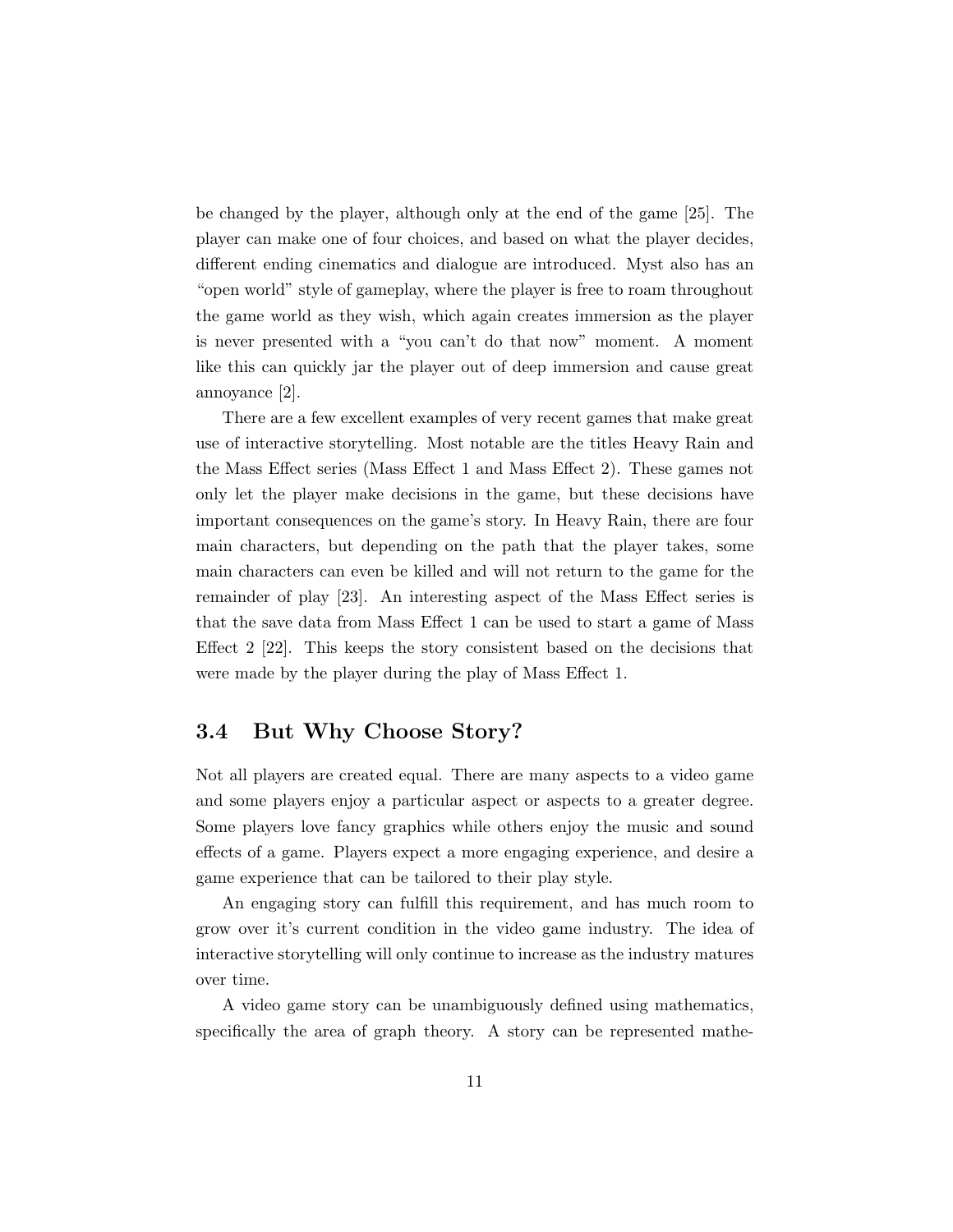matically by a directed acyclic graph (DAG) [16]. Since the theory used to model this problem is well understood and can be easily represented, it is a good choice to explore when considering the possibilities of a DSL in video game development.

Since the domain of this project is the story of a video game, elements correlated with this aspect will be discussed in more detail.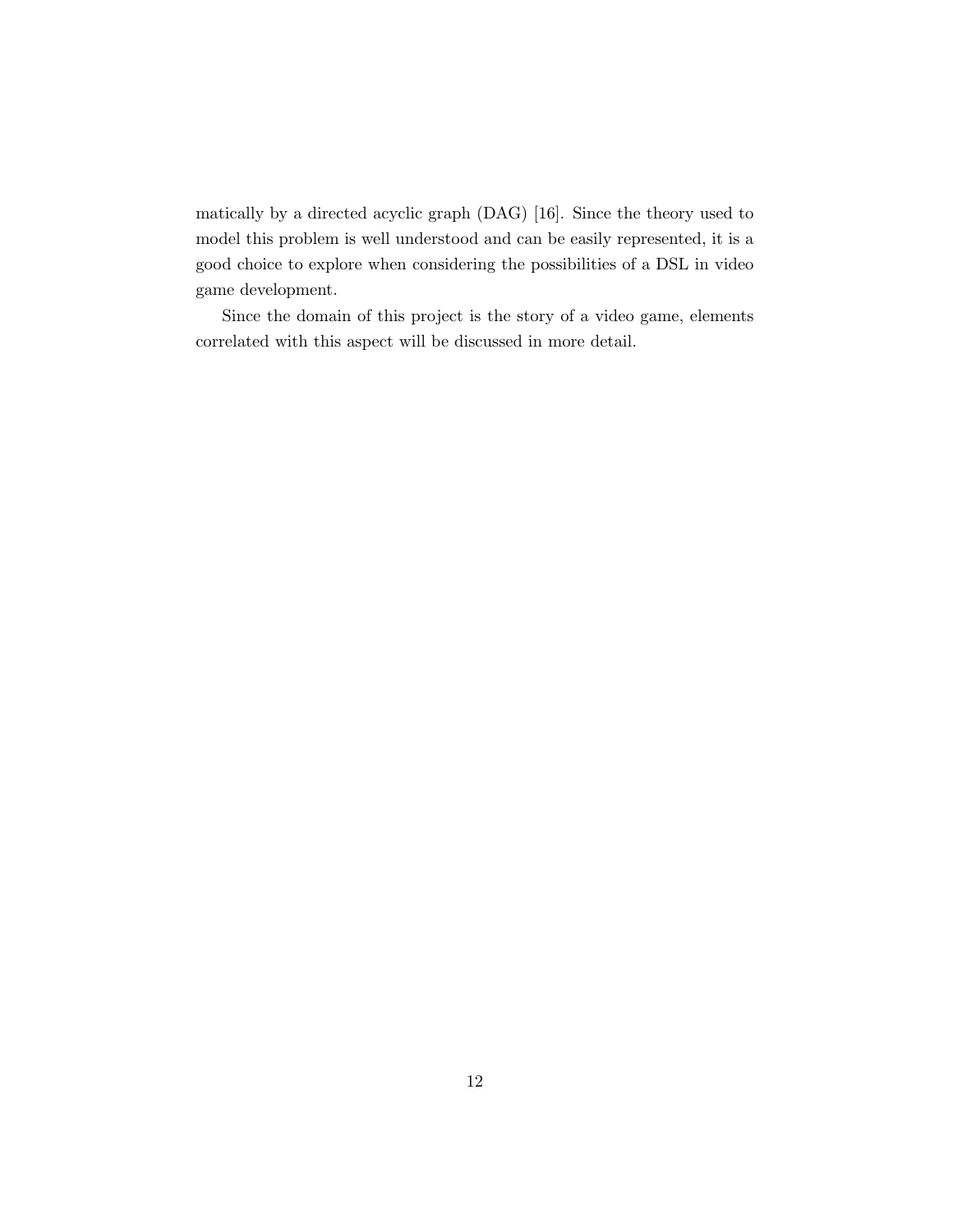## Chapter 4

## The Video Game Story

### 4.1 Story Structure

The story of a video game can be structured in the same ways that a story is constructed in movies or books. The only difference is that instead of passively watching characters make decisions like in a film or book, the player of the video game is the one making decisions for the characters. The overall structure of a story in a game can be either linear or non-linear, as described in this chapter.

#### 4.1.1 Linear

The most simple structure for a game's story is the linear structure [3]. A linear structure does not offer the player much choice in the way of interactive story. The player will begin the game and be directed to make "choices", which are not actually choices at all because the player cannot decide to take alternative paths through the game.

Games containing linear stories are predictable, which may lead to a low replay value since the player already knows exactly what is going to happen the second time through. On the plus side, linear stories are easier to design than their non-linear counterparts because of their low complexity. The developer knows that all the content that they create for their game will be seen every time the game is played, and so no effort is wasted on content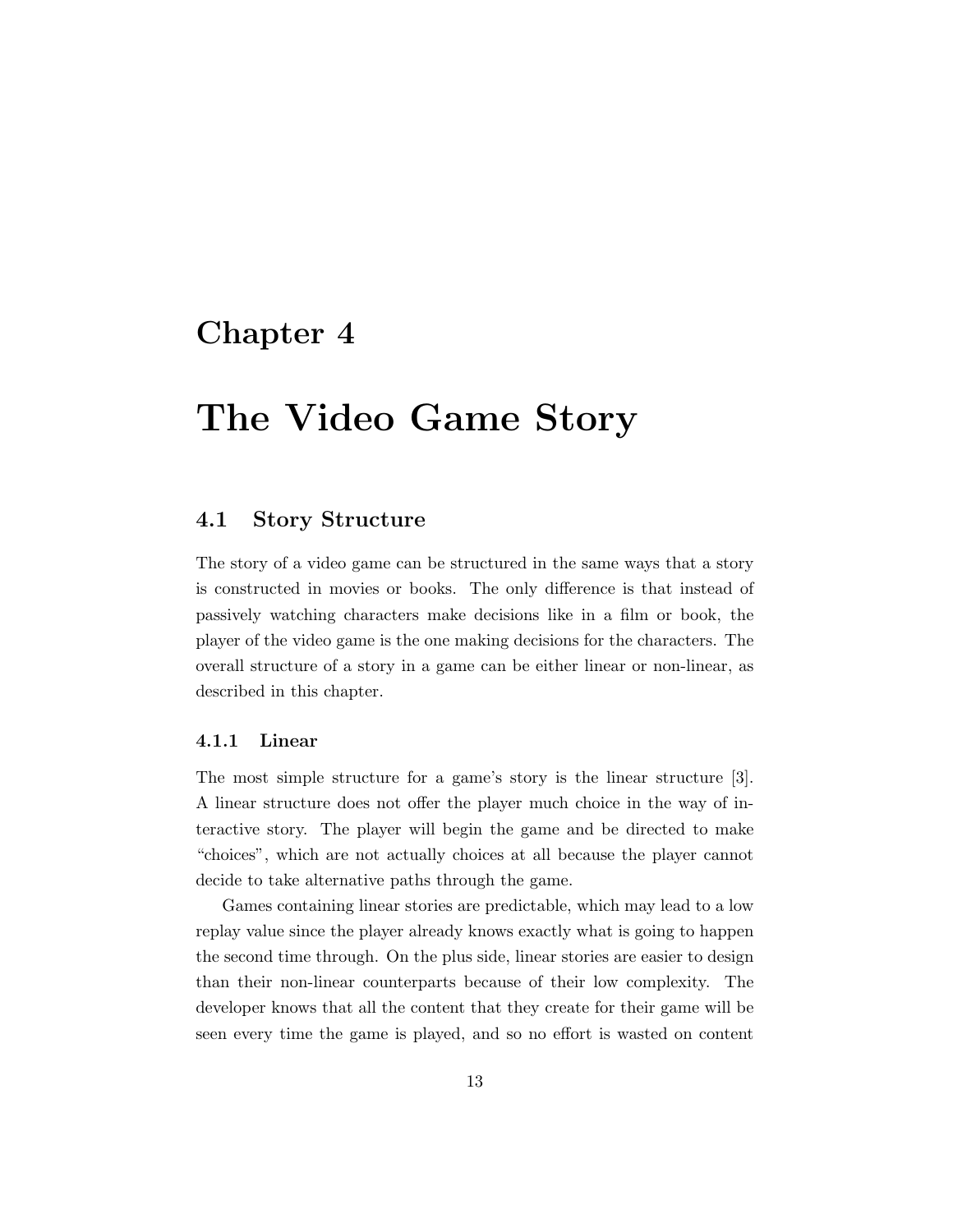that might never see the light of day. Figure 4.1 below was originally taken from [3].



#### 4.1.2 Non-Linear

The other style of story structure is one that is non-linear. At certain points in the game the player may be presented with a real choice of what to do next, and based on this choice the story of the game may change. This is very interesting as the player now feels like they can affect their game environment. This is known as agency and was introduced earlier in this writing. Unlike linear stories, non-linear story structure can be represented in multiple ways.

#### Branching

A branching story structure [3] is the standard interpretation of a non-linear story. In a branching story a player makes many choices throughout the game, where every choice will lead the player in a completely new direction. This is very good, and the player will be very excited about how the story may progress. However, this is unfortunately also a large problem.

For every choice the player makes there is a new unique path through the story. The reason why these many paths produce a problem is that for each new story "state" content must be produced by the game developers. In addition, since the player makes these choices and goes through a single path through the game, much of the content created for the game goes unseen.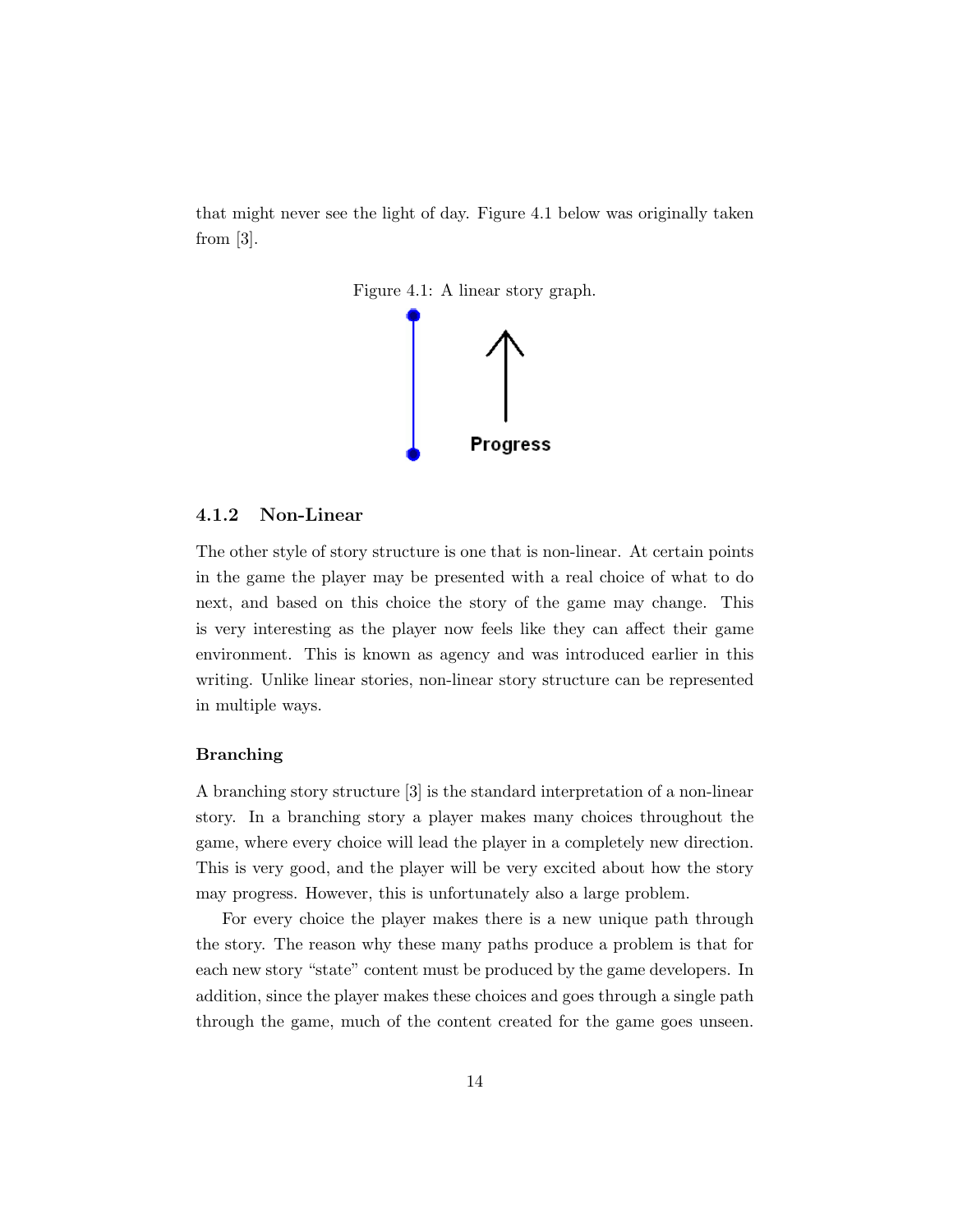This branching structure creates so many states that it is simply impractical to make a game with a story structured in this way. A branching story graph is shown below in Figure 4.2, which was taken from [3] and modified slightly.



#### Parallel Paths (Foldback)

The parallel paths [4] structure is a compromise of a linear and branching structure. The player is still given choices that affect the story of the game, but at a certain point the story paths converge, fold back on themselves, to a central point. This central point will always be reached by the player regardless of what path they choose to take. After this central point, the player will be given choices again that branch out for a short time before once again folding back.

This structure gives a good illusion of choice to the player. The player does have choices that matter but not all the time. Only after playing the game another time it is possible that a player will realize that there are some inevitable events that cannot be altered.

This structure offers freedom to the player while not containing a prohibitive amount of story content to create. Because of this reason it is the standard selection of story structure in modern games [2]. The foldback graph that was taken from [3] is shown below.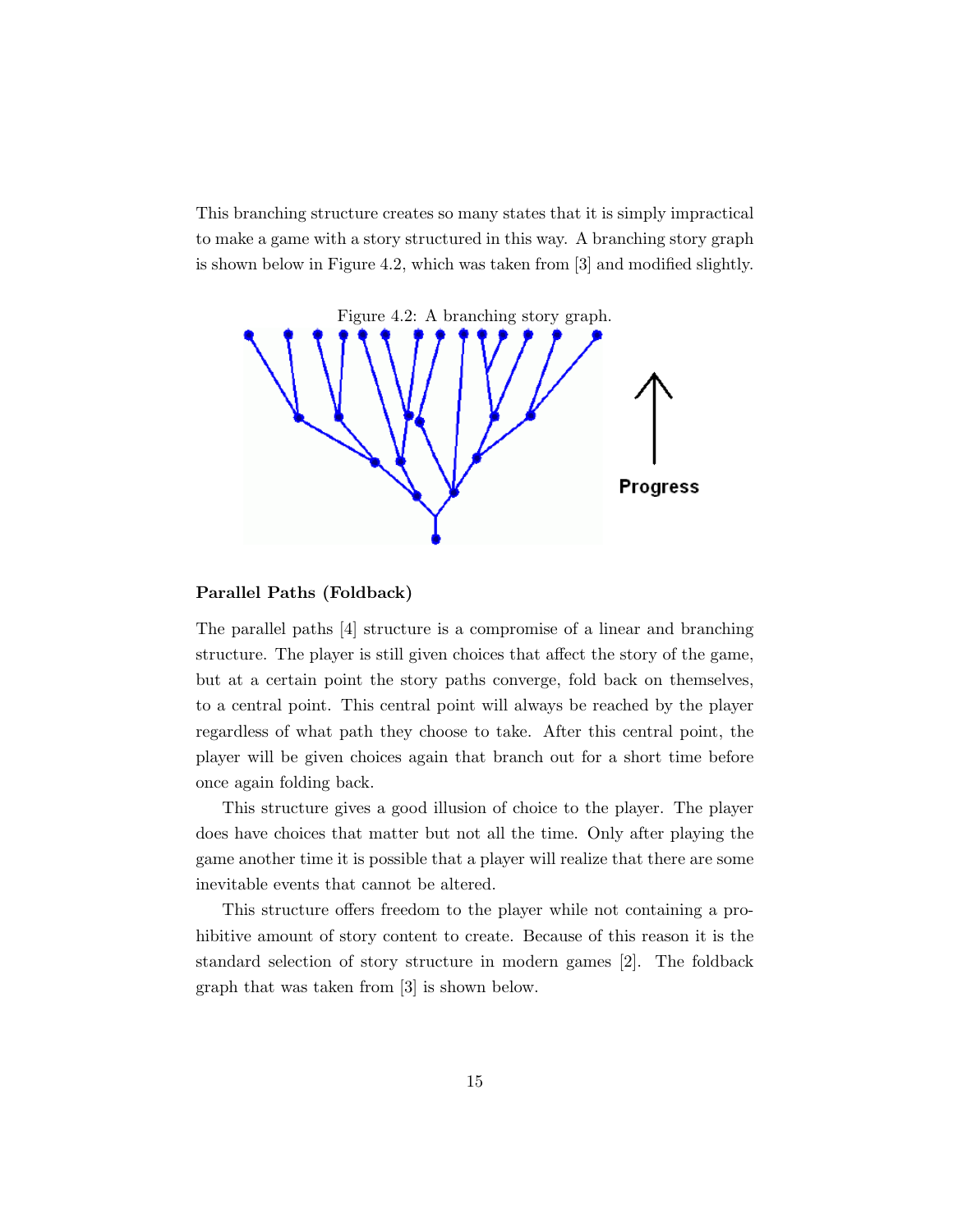



#### Threaded

The threaded structure [4] is quite different from the ones shown so far. In this structure there are multiple independent paths that develop on their own, regardless of what else is happening in the story of the game. When the game is nearing the end of the story, these paths usually converge to form the final events. These are called "threads", hence the name of the structure, and it is a similar technique to what authors or filmmakers use to craft an intriguing story.

Unlike in the previous story structures, the plot does not progress along a single path. Figure 4.4 below shows a possible story structure for a game. This story graph was taken from [4], and is supposed to be an approximation of the first two acts of the game Discworld Noir. The yellow dots represent events that start an act. An act is just some structure to break up the main events of the story. The red horizontal lines separate two acts shown in the figure. The blue dots are optional story events, while the red dots are mandatory. Red dots with black inside are story events that will make the next act available. At least one of these special red dots must occur in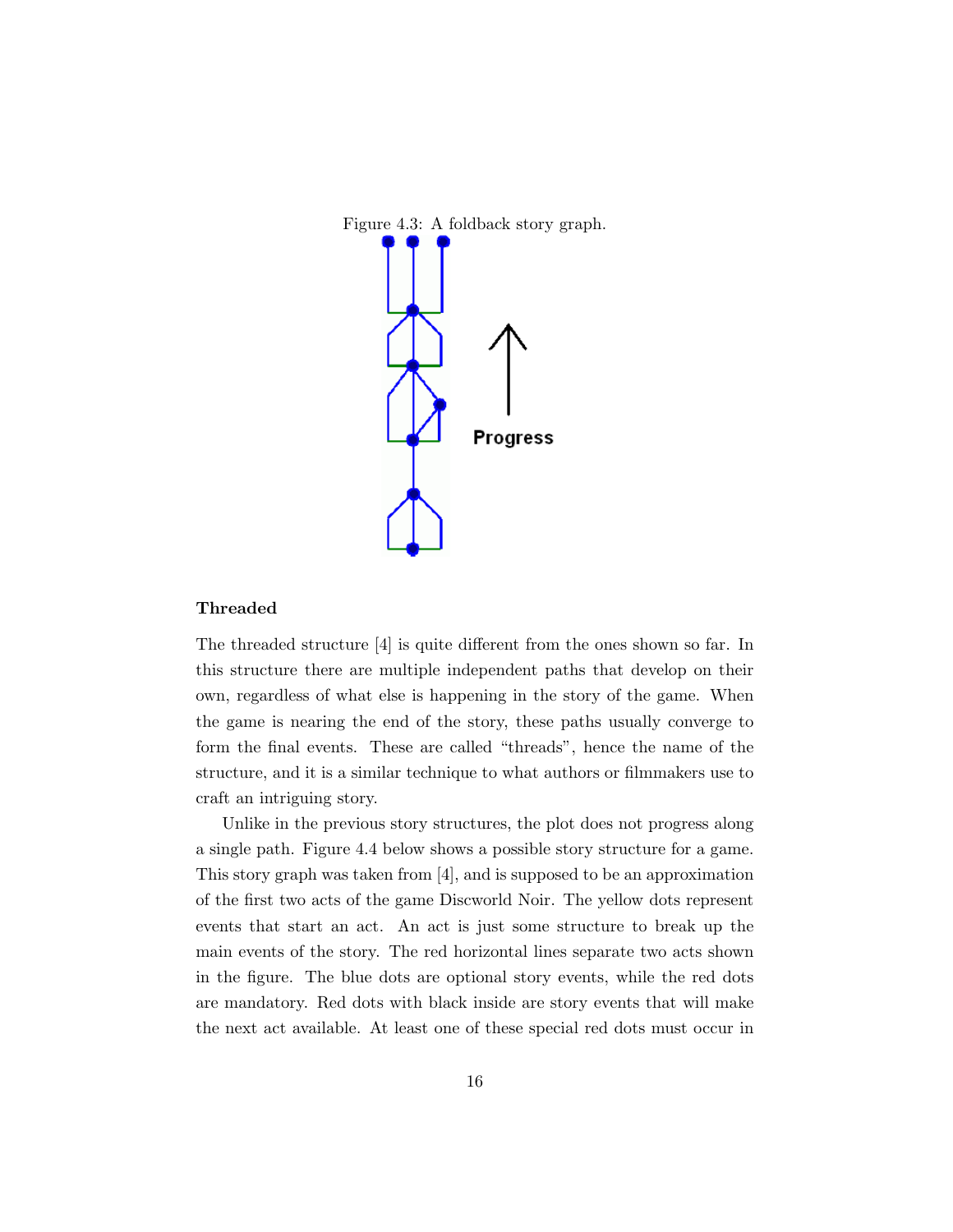each act. The green lines show the areas where threads interact with one another.





This system allows the player free-movement throughout their experience, which is a rarity in today's games. Keeping track of the changes in the story graph can be difficult, and makes implementation of this method challenging. As well as the technical implementation challenges, the effort required in the quality assurance (QA) process greatly increases due to the fact that players have this increased freedom to explore.

Much of the time the player will simply be oblivious to the fact that this type of freedom exists. However, as it is often the case with design of system elements (such as a fluid and natural user interface), they should be transparent and not intrude on the user experience. In this case of nonlinear storyline, the user simply notices that many of his/her desired actions are not limited, making them fully immersed and content.

#### Dynamic Hierarchical

The given name for this structure in [4] is dynamic object-oriented. The term object-oriented is not being used in the correct way here. This structure actually is hierarchical, and uses abstractions to represent story. This method can be even more expressive than the Threaded structure, but still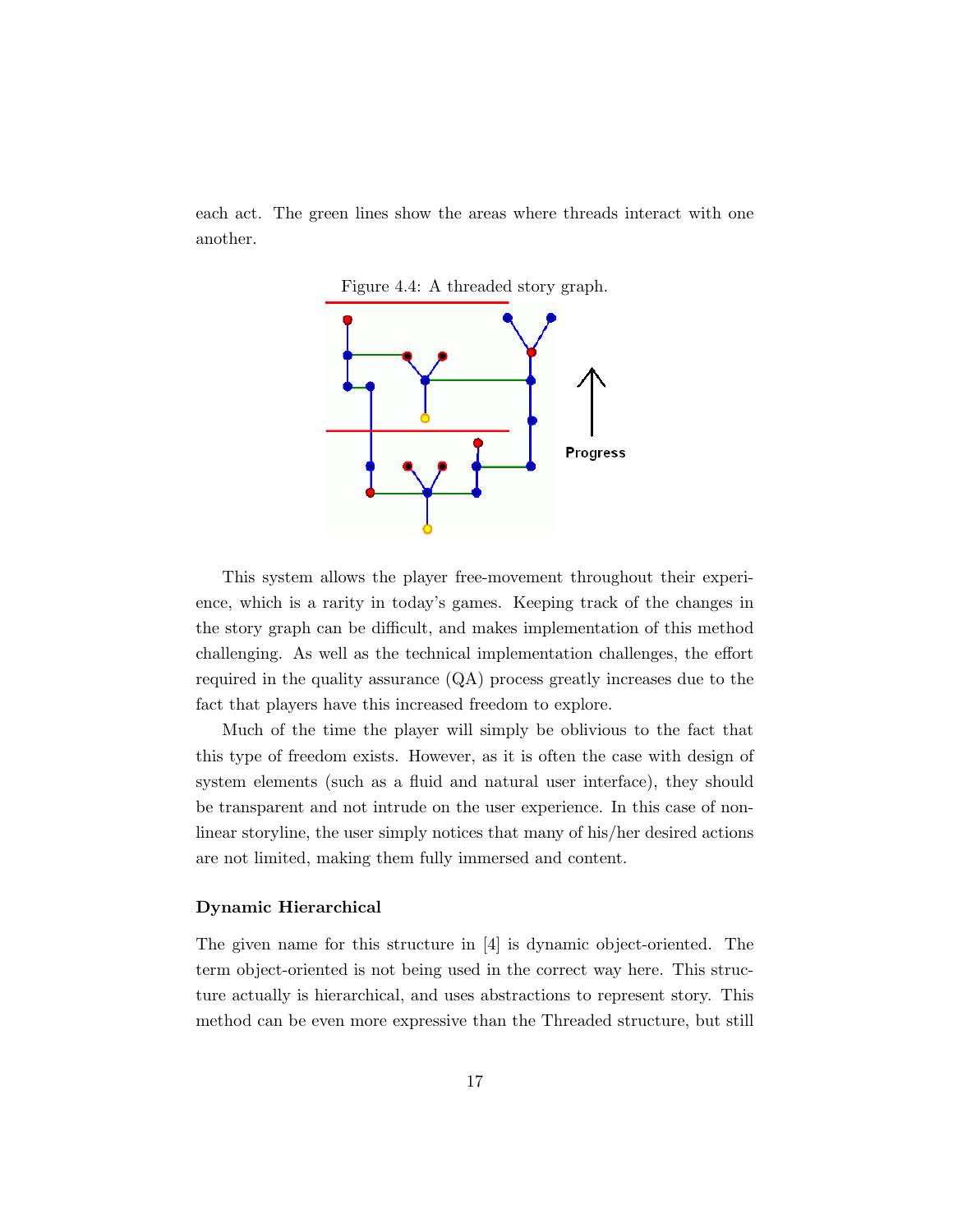be as manageable as the Parallel Paths (foldback) structure.

The idea is that a very complicated structure can be simplified greatly when wrapping smaller units in other larger representations. In this way you can ultimately think of your story as a simple graph of transitions between nodes. The complexity of each of these nodes, which could contain a whole complex graph of its own is hidden by abstraction. This nesting of complex nodes repeats indefinitely until the highest level structure can be easily designed and managed by a human.

Having many paths through the story means that there must be a huge amount of content that must be created for the game like game levels and characters. To avoid this asset creation problem, the same locations and characters can be reused many times but with different settings, like lighting, colours, and dialogue. This style of structure is shown in an example below in Figure 4.5. The graph was taken from [4].





### 4.2 How is Story Affected

Story progression in a video game is usually represented by some type of prerecorded video during the game, whether they may be in-game cut-scenes,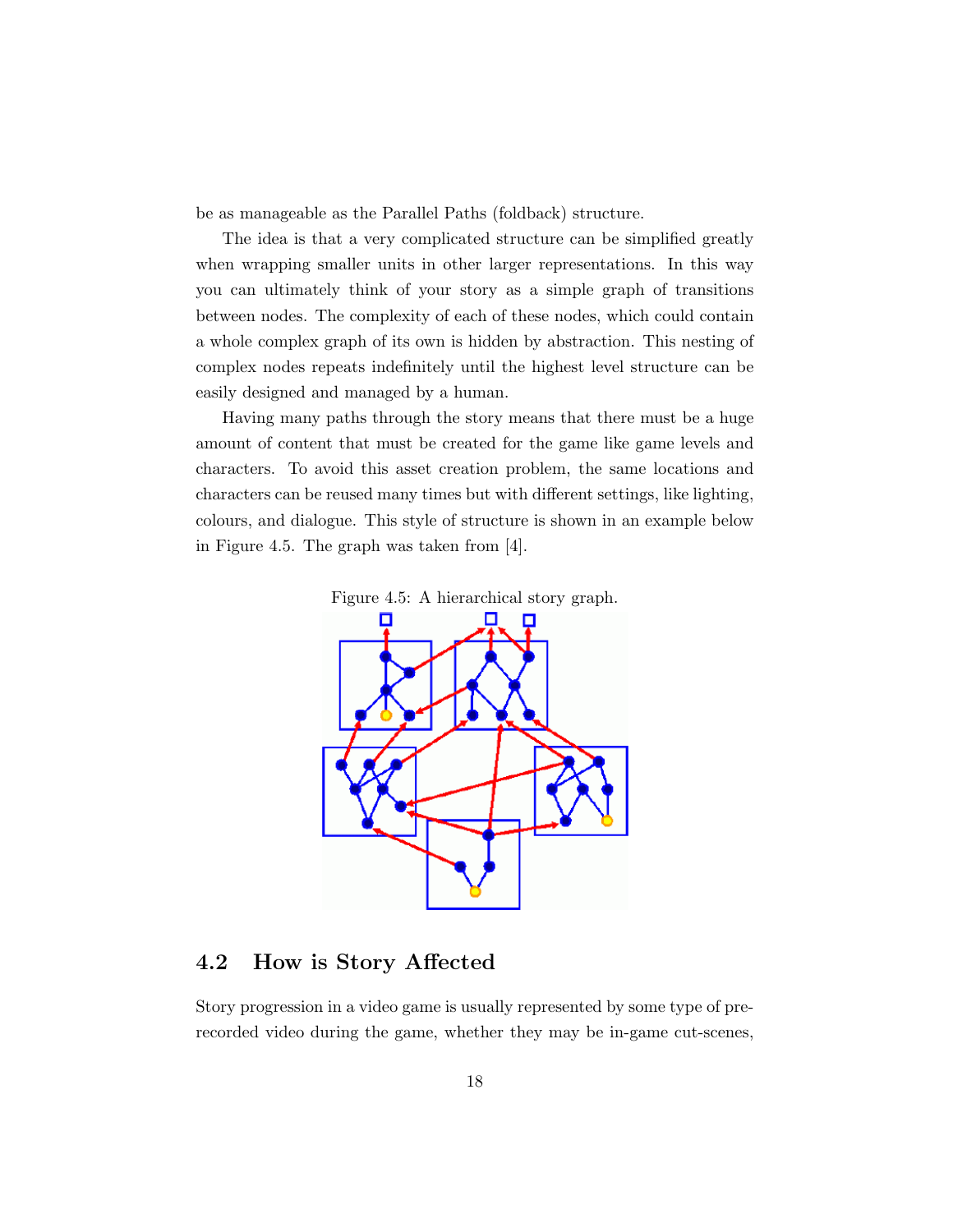or completely rendered cinematics. A story will progress forward when some important event or events take place. The most important idea when speaking about a game's story is the fact that once the story has progressed in some way, this is a permanent change and the player cannot "undo" this progression. This is congruent with the earlier statement that a story is represented by a DAG.

There may be many events that the player can trigger during a game, such as acquiring some new item or skill. It is not necessarily the case that all events will actually affect the state of the game's story. It might not matter what kind of sword the player has attained throughout their adventures. It is important not to confuse the idea of an "open-world" style game with a non-linear storyline. An open-world game means that the player has the freedom to freely explore a large part of the game world [17]. Some games may give the illusion of a complex, non-linear story by allowing the player to experience a wide variety of areas, which will customize the player's experience.

When present in a game, both of these concepts will increase the agency of the player. This does not mean that these ideas are the same. An openworld game may have an extremely linear story, while a more closed-world game can have a non-linear storyline. This being said, it is probably more common for an open-world game to have a non-linear story than a linear one. In an open-world game the player will have access to a large number of areas in the world. If the player can only further the storyline by doing a specific event in a specific area of the world, this may become irritating for some players. It may be difficult to find this area to continue on with the game's story, or the player may realize that there is not much point exploring around the world because they cannot access the story content.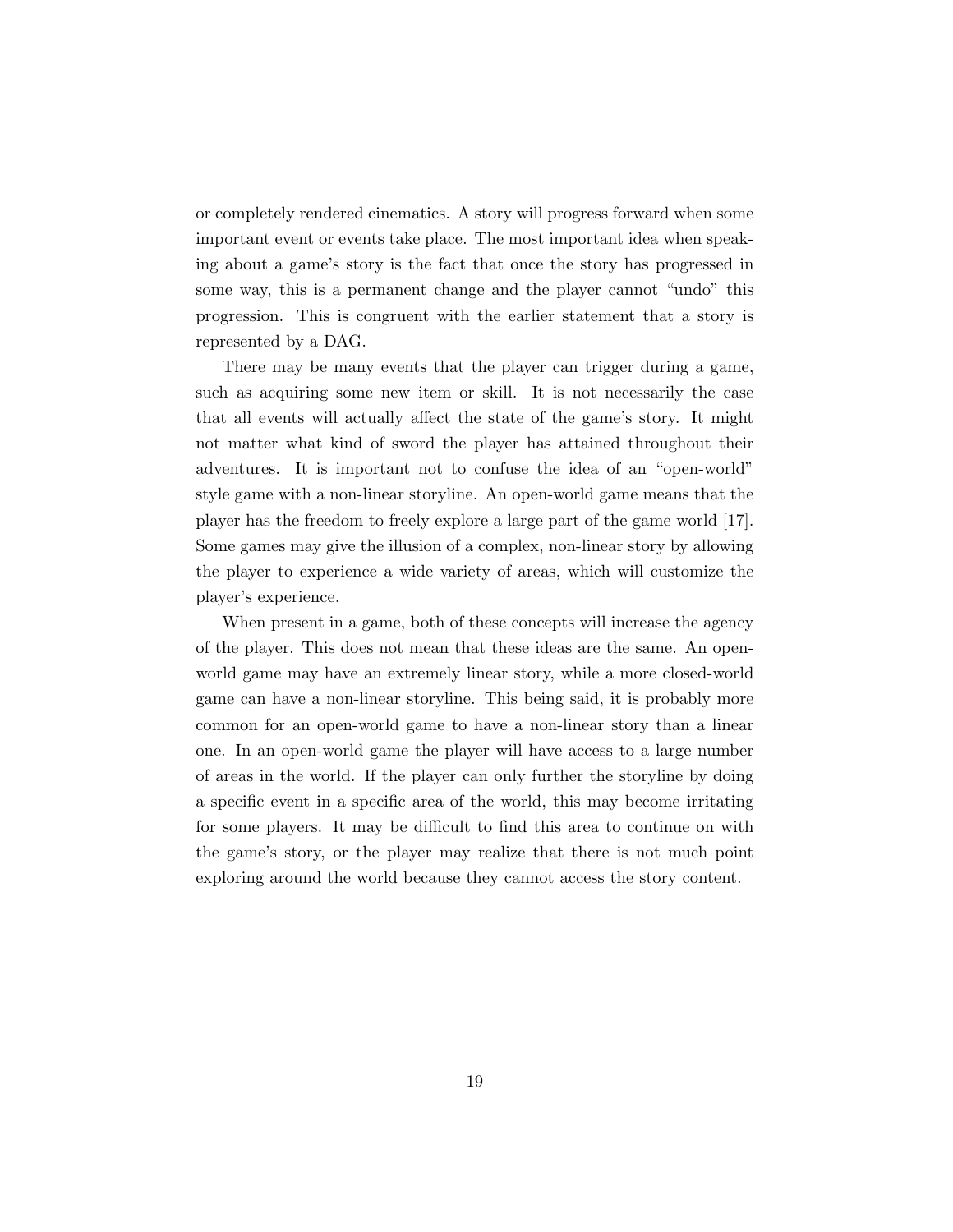### Chapter 5

# The Story as an Acyclic Graph Assembly (SAGA) DSL

### 5.1 Syntax

Like most DSLs, the one designed for this project is text-based [13]. The language is quite small, meaning there are very few keywords present in the grammar. A story can be programmed through these keywords, and the story description is meant to be similar to natural language.

#### 5.1.1 Grammar Definition using EBNF

EBNF (Extended BackusNaur Form) is a notation to formally define the syntax of a language. It is based on BNF, which was originally used to describe the Algol 60 programming language [24]. The EBNF grammar for the SAGA DSL is shown below in Listing 5.1. There exists many variants of the EBNF that utilize different syntactical conventions, but the one used here is outlined by an ISO standard [18].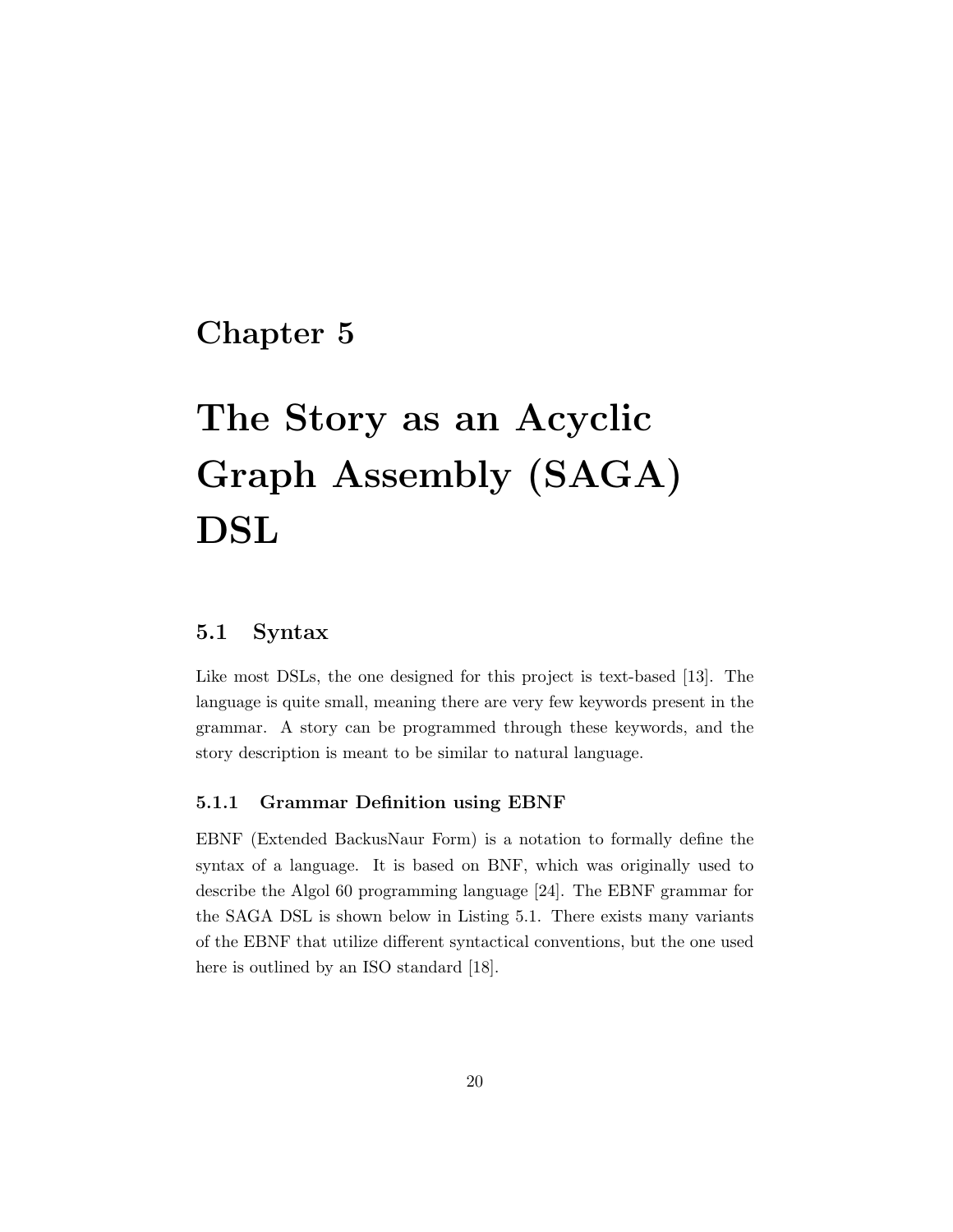Listing 5.1: EBNF Grammar of the SAGA DSL

```
story = opt_w hitespace , story_name , whitespace , stat-node ,whitespace, sections, whitespace, 'WHERE',
        trans_list , opt_whitespace ;
story_name = 'STORY' , white space , label ;
start\_node = 'INITIAL', whitespace, label;
\text{sections} = \text{section}, { white space, section };
section = section_name , whitespace , '{'', , whitespace , }trans\_list, white space, ' ;
section_name = 'SECTION', white space, label;
trans_list = trans, { opt_whitespace, ",", opt_whitespace,
             trans \t};trans = pre-nodes, whitespace, 'GOES', whitespace, label,
        white space, 'WHEN', white space, events;
\text{sect\_trans\_list} = [ \text{trans\_list} ] ;pre_nodes = label , \{ 'OR' , label \};
events = label , { 'AND' , label } ;label = word , \{ whitespace , word \} ;word = char, { char} ;
white space = white space_char , { white space_char } ;
white space_char = ? any white space character ? ;
opt_whitespace = [whitespace] ;char = ? any visible ASCII printable character ? – invalid_char ;
invality\_char = ', ',;
```
### 5.2 Semantics

For this language there is some notions of Nodes, Sections, Transitions, and Events. As explained earlier in this paper, the structure and progression of a story can be represented as a directed acyclic graph. The nodes are states of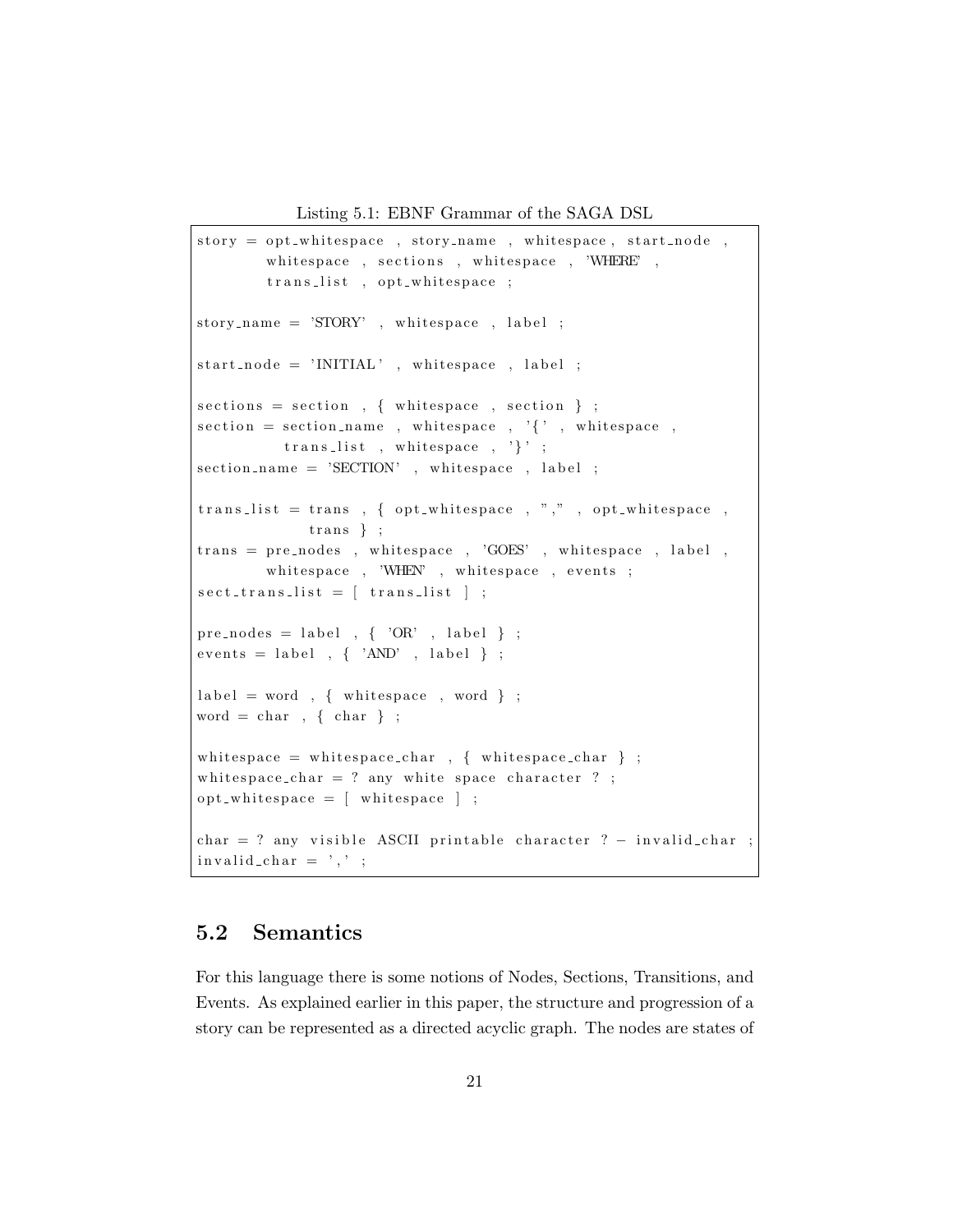the story, and the transitions are directed edges connecting the nodes. These transitions describe how the story will progress. The transitions require that some event or events have occurred in order to change the state of the story.

The domain expert designing the story will most likely not think about the story in this way. They will simply write the story just as how a writer writes a book. They will think about the characters, what happens to them, and what the characters will do in order to overcome their obstacles. The designer will need to be able to express their story into the discrete form that the language requires.

Before explaining the meaning of the syntax with respect to the story elements, an example will illustrate how a story description is transformed to a story graph.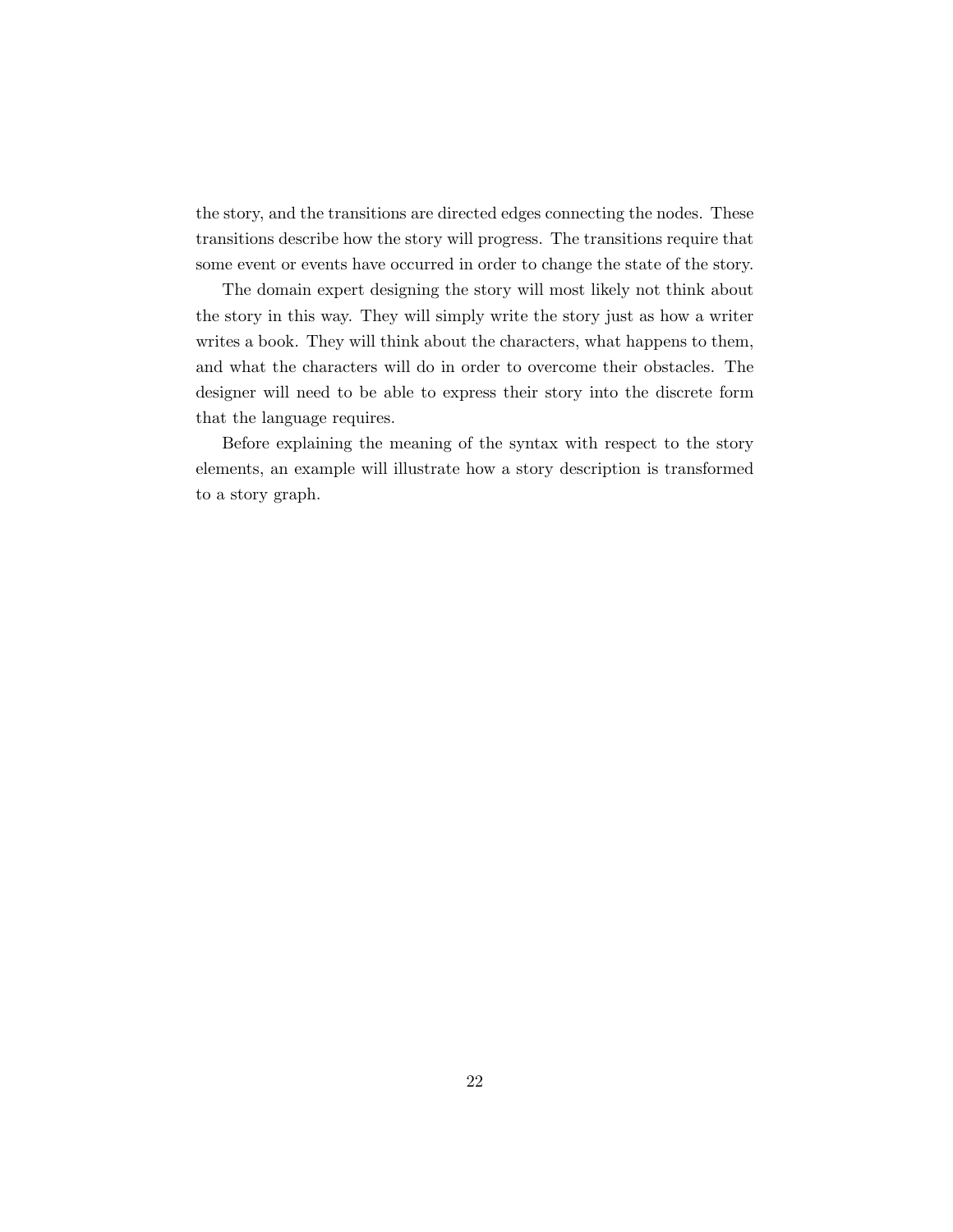Figure 5.1: "Sealed Fate" Story Description

```
STORY Sealed Fate
   INITIAL Tabula Rasa
   SECTION A Hero Revealed A Villain Emerged {
       Tabula Rasa GOES The Right Thing to Do WHEN Keepin' it Cool,
       Tabula Rasa GOES Cowardice WHEN Afraid of Fire,
       The Right Thing to Do GOES The Good Side WHEN Dead Weight,
       Cowardice GOES Forgiveness WHEN Repent,
       Cowardice GOES Evil Decision WHEN Fear Sets In,
       Forgiveness GOES The Good Side WHEN Bedside Manner,
       Forgiveness GOES The Bad Side WHEN Running Away,
       Evil Decision GOES The Bad Side WHEN Running Again
   Ą,
   SECTION The Path of Good {
       Good is Choice GOES Cute Gift WHEN Teddy Bear,
       Good is Choice GOES Full Stomach WHEN Home-Cooked Meal,
       Cute Gift GOES Slumber WHEN The Kiss.
       Full Stomach GOES Slumber WHEN Bedtime Story
   SECTION The Path of Evil {
       Evil is Power GOES The Heist WHEN Up the Elevator AND Through the Door,
       Evil is Power GOES Bloodshed WHEN Murderous Rampage,
       The Heist GOES Stolen Goods WHEN Greed Happens,
       The Heist OR Stolen Goods GOES Dead Clerk WHEN Trigger Happy,
       Dead Clerk GOES Cleaning Up WHEN Cop Chase,
       Bloodshed GOES Cleaning Up WHEN Wash the Blood
   SECTION Fate Decides {
       Good Won't Save You GOES Final Choice WHEN Go to Pray,
       Winding Down GOES Final Choice WHEN Looking for Forgiveness,
       Final Choice GOES Battle WHEN Stand and Fight,
       Final Choice GOES Can't Escape WHEN The Final Run,
       Battle GOES Can't Escape WHEN Struck with Authority
   \mathbf{I}WHERE
       The Good Side GOES Good is Choice WHEN Hospital Visit,
       The Bad Side GOES Evil is Power WHEN The Parking Garage,
       Slumber GOES Good Won't Save You WHEN A Long Day,
       Cleaning Up GOES Winding Down WHEN A Longer Day
```
The story description in Figure 5.1 produces a story graph as seen below. Make note of how the sections are contained within labeled boxes, as well as the effects of using the "AND" and "OR" keywords. They are both being used in the "The Path of Evil" section.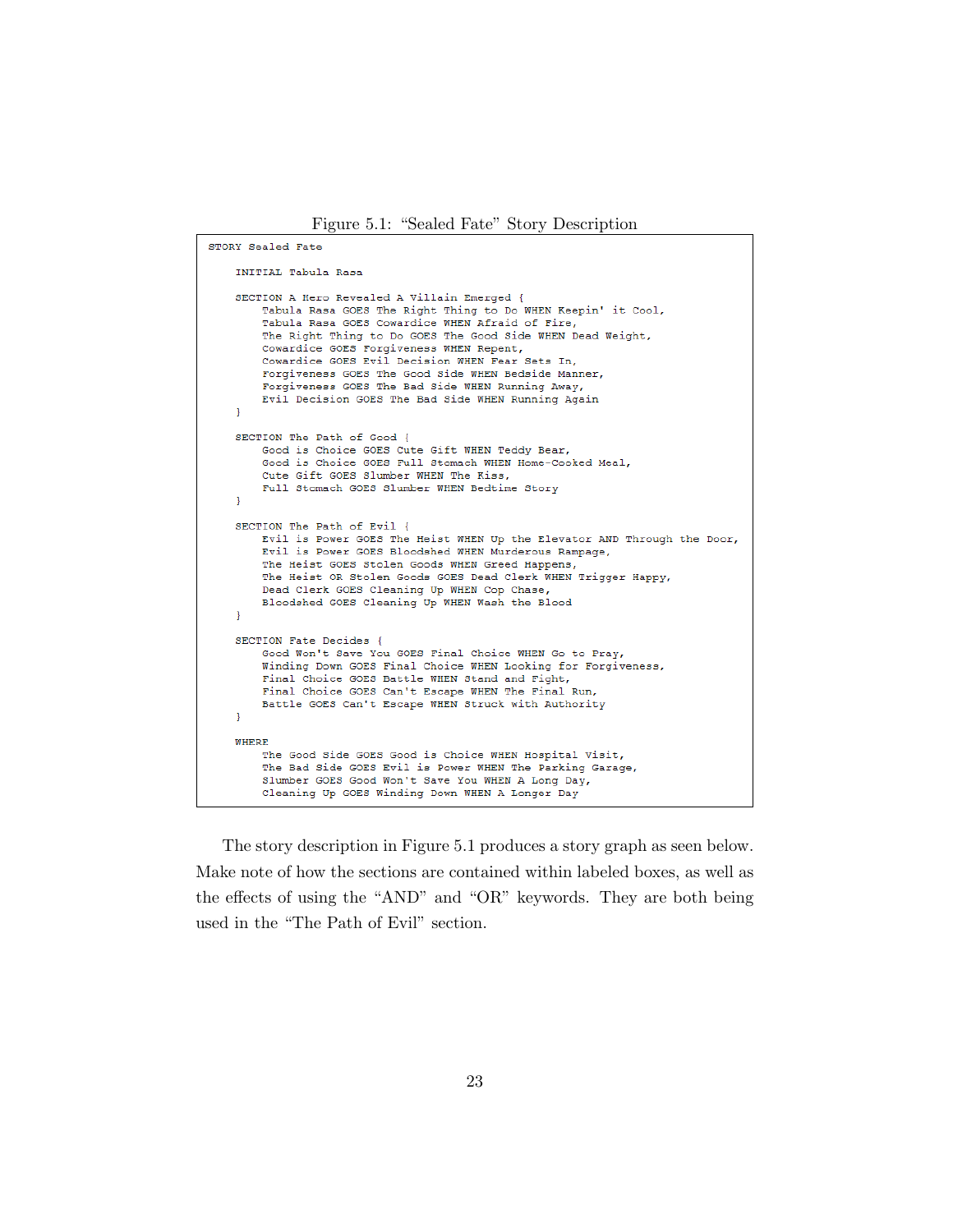

Figure 5.2: "Sealed Fate" Story Graph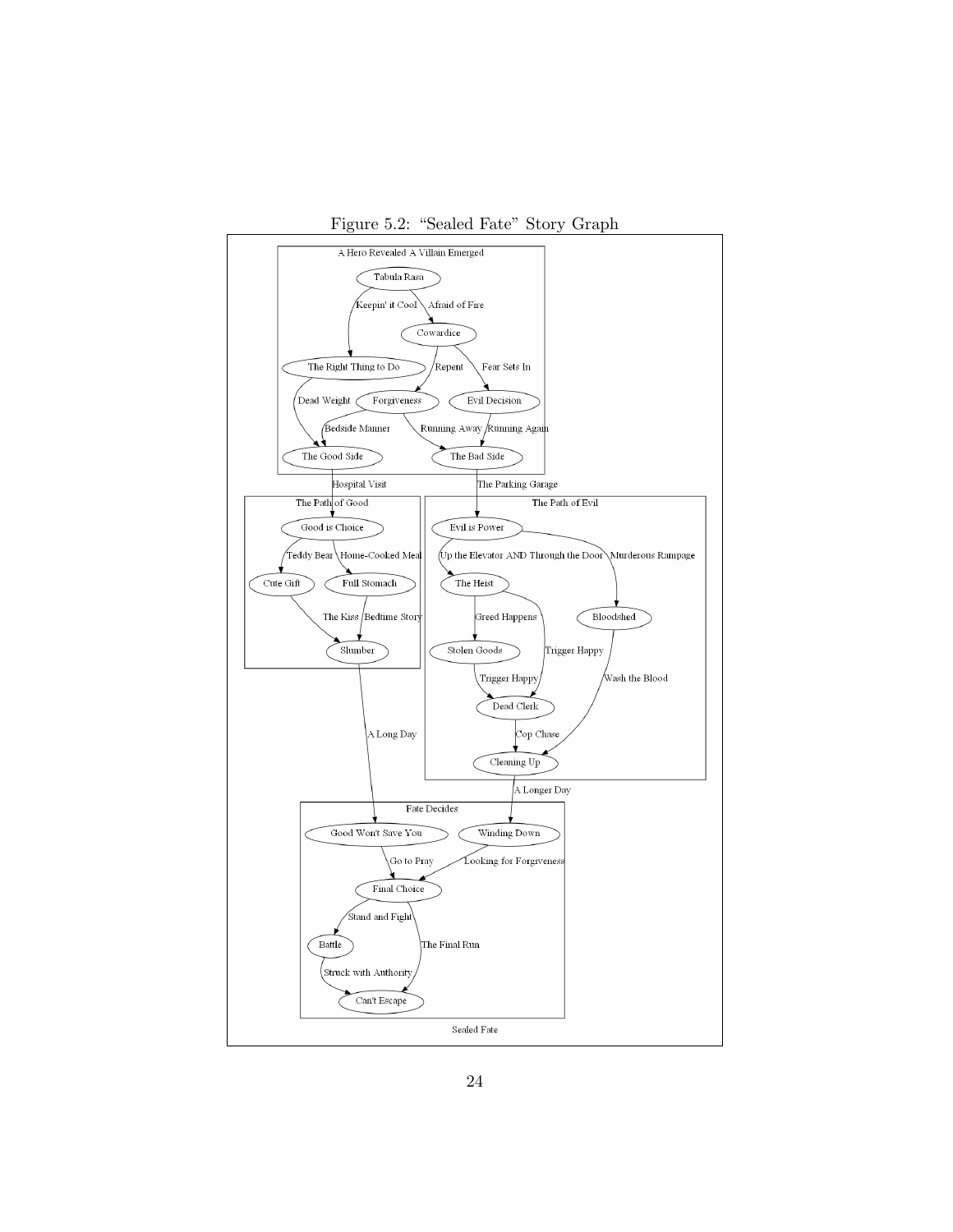As seen in the example description and graph above, a story must be given a name using the STORY keyword. The story is labeled at the bottom of the story graph, and is present so a reader can identify the story they are inspecting. An initial story state is specified using the INITIAL keyword. If the story graph is examined it can be seen that the only node that does not contain an incoming transition is the initial node. The story will always begin here and then branch out. The sections are defined using the SEC-TION keyword. The name of the section is specified, and the description of the contained nodes and transitions are defined inside curly braces.

The well-formedness of a transition is defined in the EBNF grammar, and the meaning of these definitions will be described now. There will be a label of a node preceding the GOES keyword, and following GOES there will be another label of a node. In graph theory terms the first node will be the tail while the second node will be the head of the arc that this syntax describes. There is also an OR keyword that can be used to shorten story description code in the following way. Before the GOES keyword there can be more than one label for a story node separated using OR. This is simply a short form that allows the description of multiple transitions with a single definition. For every tail node appearing before GOES there will be a separate transition created. The head node of these transition arcs will always be the same.

There is still the end part of a transition definition to be explained. After the head node is labeled this is followed by the WHEN keyword. Following this a list of event labels must be provided, separated by the AND keyword. These labels identify important events that must have occurred before the transition is allowed to be taken. Since these events are separated by AND, this shows that all of the events must be satisfied before using the transition.

When examining the sample story description another part must be specified. The sections are described already, but the transitions between these sections must also be specified. The keyword WHERE is used and this is followed by a list of transition definitions. Even if there is only one section defined in the story description, the WHERE keyword must still be provided.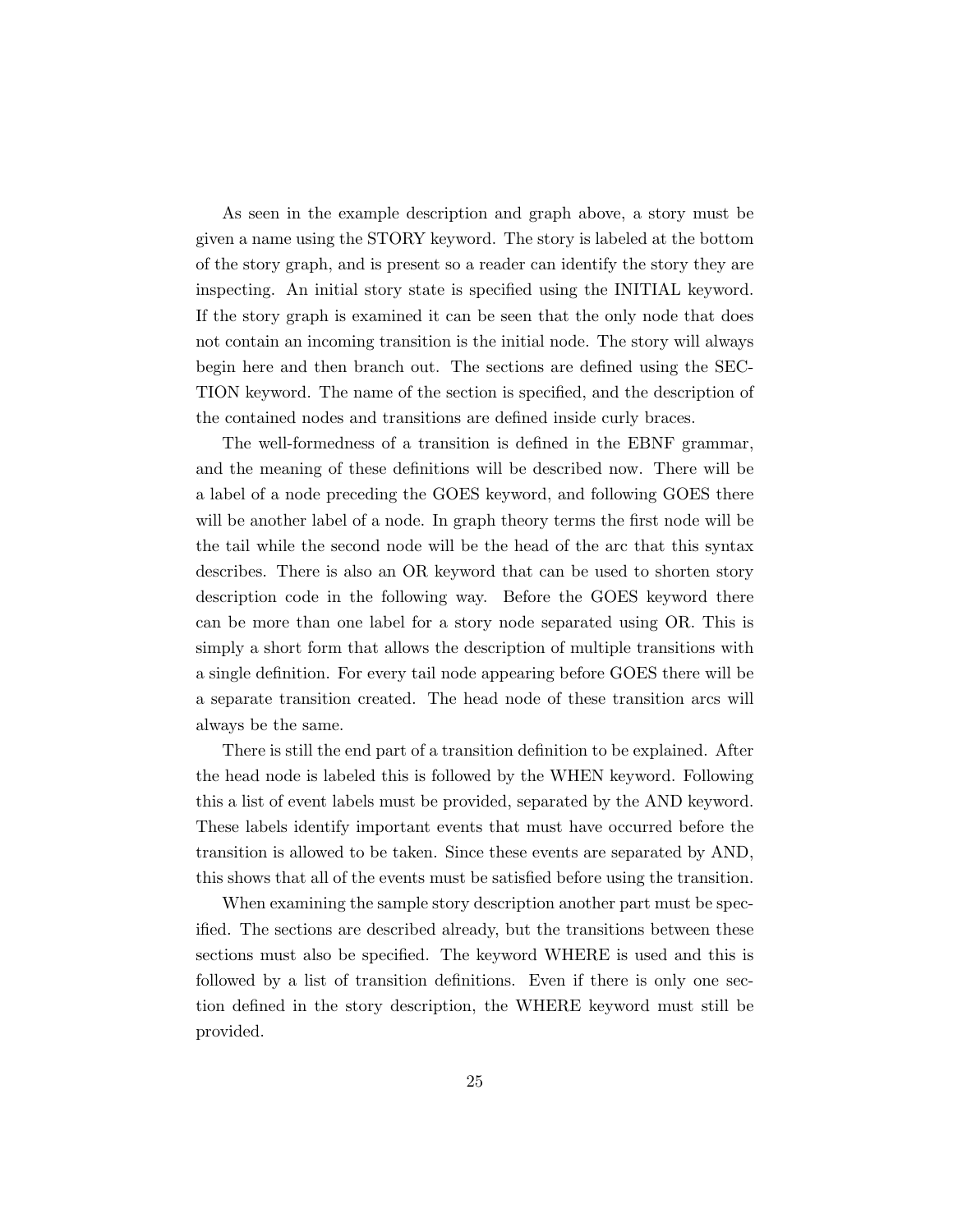### 5.3 Possible Extensions

For most people it is easier to comprehend a story through some visuals. Although the current language is simple and some structure can easily be seen from the text, there is still much room for improvement. A front-end visual interface for the language could be a step in the right direction. There would be some canvas area where the user could place story elements using some tools provided through the interface. It would most likely be organized similarly to a digital photo editing program.

Some of the tools that would be available would be: Place Node, Make Transition, Group Nodes into Section, Set as Initial Node, and Assign Events. Of course there would also be standard features like moving elements and panning and zooming the view of the canvas. In addition this front-end to the language could also include functionality to describe the desired configuration settings to give to the language's compiler.

There might be issues of scaling with this visual description of a story. If the story is complex and contains a large number of nodes then this might make it difficult to navigate while designing or viewing. One aspect of the language's design may be able to assist in this matter to some extent. There are concepts of Sections and Nodes for a story. A Section is a collection of Nodes. In order to view the story graph more easily there could be a tool that would collapse the Sections on the canvas into a small visual area. The Section can then be thought of as a simple Node even though it is known to contain some structure within. If the language could support the nesting of Sections, which it currently does not, then this can be repeated to collapse a complex portion of the graph into a smaller area. This concept was explained earlier when speaking about dynamic hierarchical story structure.

Most likely the text-based language would be preserved and the frontend interface would be able to transform the picture representation into a story description file like is used currently.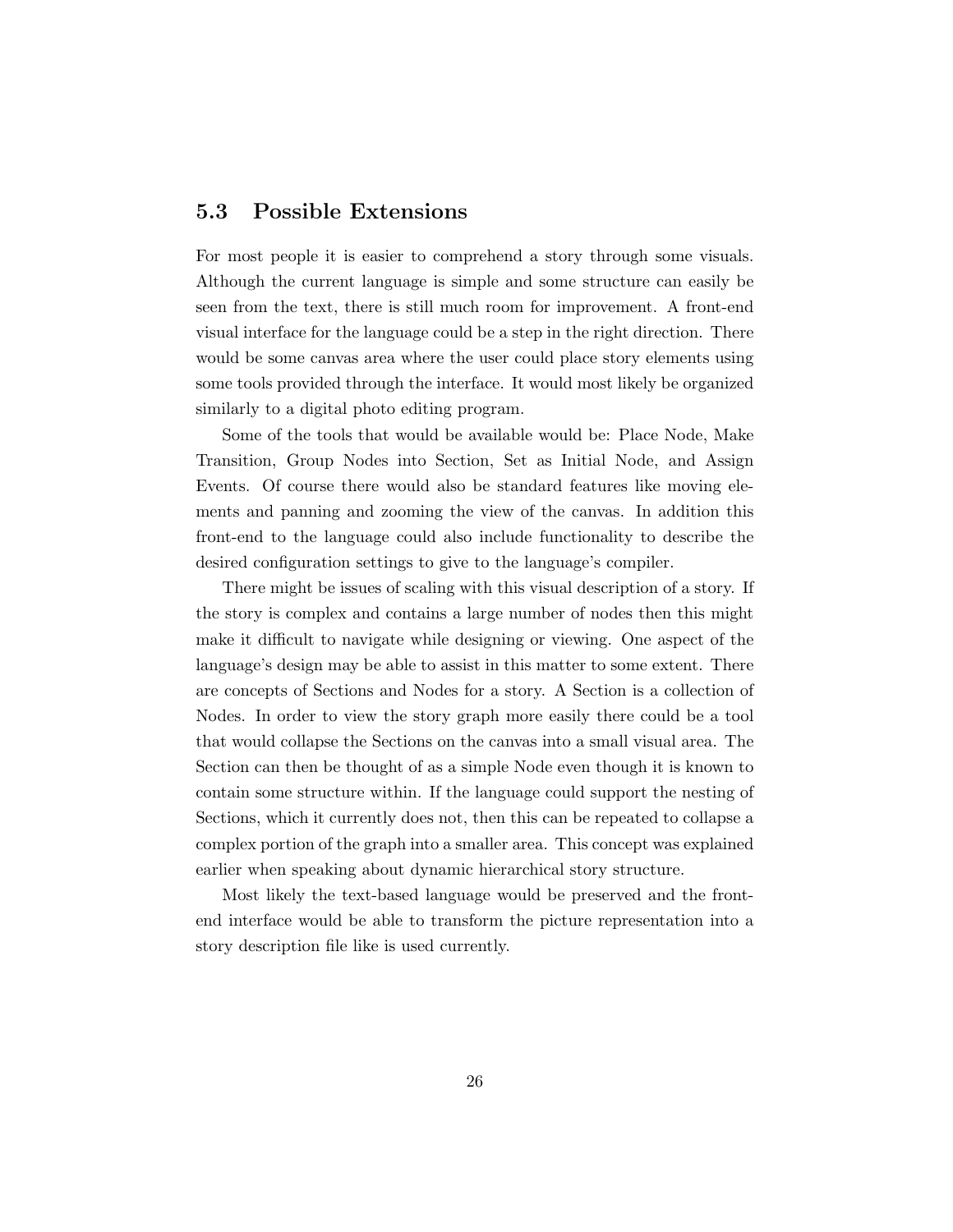## Chapter 6

## The SAGA Program

### 6.1 The Big Picture

The SAGA program is a compiler for the SAGA DSL. It parses a story description file as well as a configuration file, and creates some internal data structures based on these. Once the program processes the input and creates some representation, the next step is to prepare the solution code, but in an abstract way. Doing this makes the generation of code for multiple languages an easier process. Once this abstract code is created it can be passed to a certain rendering mechanism of a particular language, which will generate the final usable code.

The program is implemented in Haskell, a purely functional language, for a number of reasons. Haskell allows for higher-order functions to be created in a more concise manner than a language like  $C_{++}$ . In  $C_{++}$  it is somewhat clumsy to use function pointers to specify a function as an input parameter to a higher-order function. Haskell has a lightweight syntax that promotes readability [8]. Constructs like folding and functional composition allow a programmer to produce powerful code in very little actual lines of code. Once a developer overcomes the initial functional paradigm learning curve, clean, concise code can be written very quickly to accomplish any task.

Figure 6.1 below shows a general picture of how the story description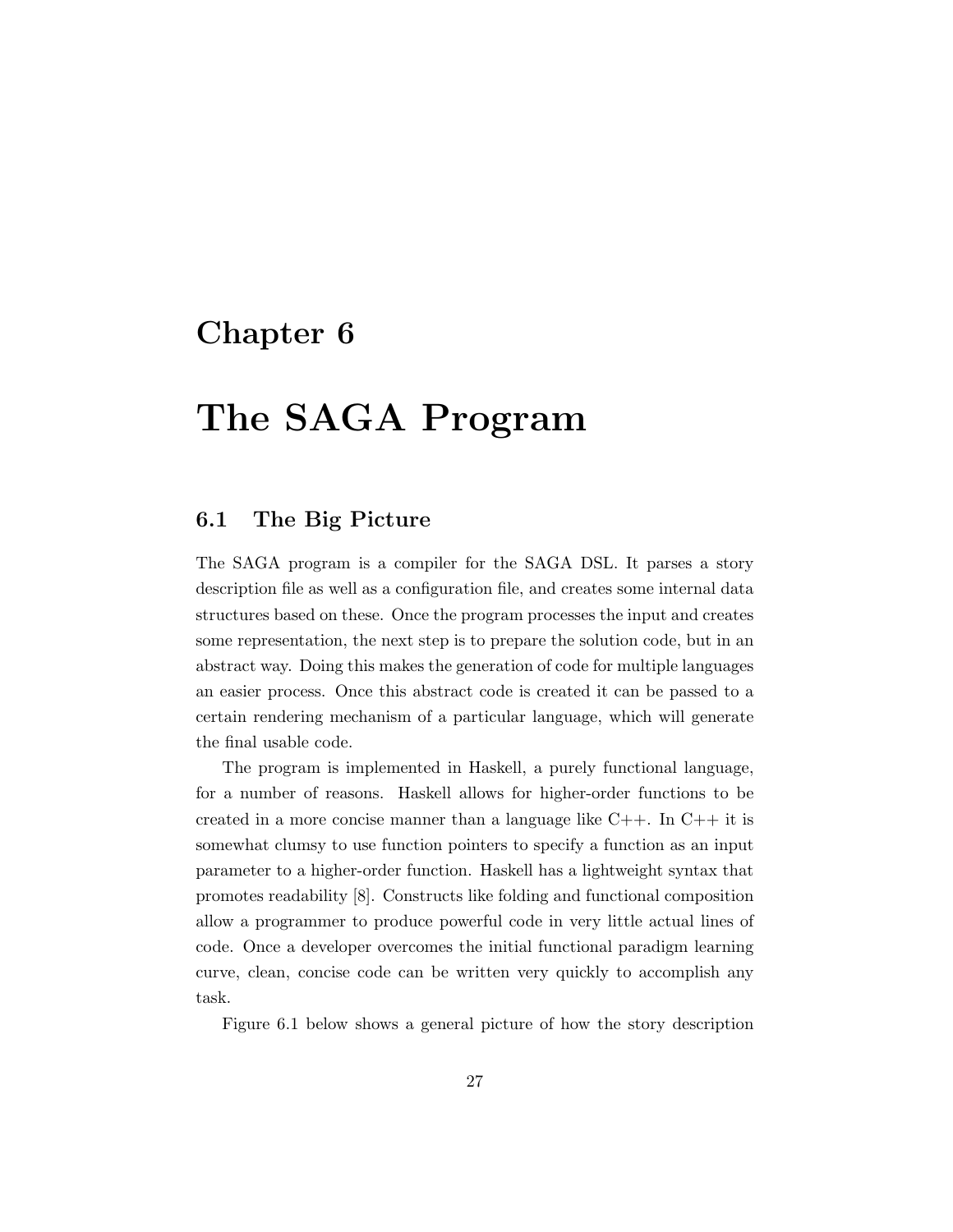DSL and compiler will interact with the game compilation and execution.



Figure 6.1: The Big Picture

### 6.2 Parsers

As mentioned earlier, the SAGA program is a compiler. This means the first action that the program has to perform is lexical analysis and parsing of a source [10].

For these scanning and parsing duties there exists the parser combinator library Parsec. Parsec is simple to use, well documented, and provides good error reporting messages that specify position, unexpected input and expected productions. Many of the advanced features of Parsec were not required to build a parser for the DSL, but it still allowed for an easy creation. Once the BNF grammar of a language is known it is relatively simple to implement the required parser in Parsec.

There are various design decisions to be made when making a parser in Parsec. Things must be considered like case sensitivity, whitespace requirements, valid identifiers, comment style, and reserved operations and keywords.

#### 6.2.1 Story Parser

Since a story description looks mostly like natural language, the keywords must be capitalized in order to be recognized. This makes them stand out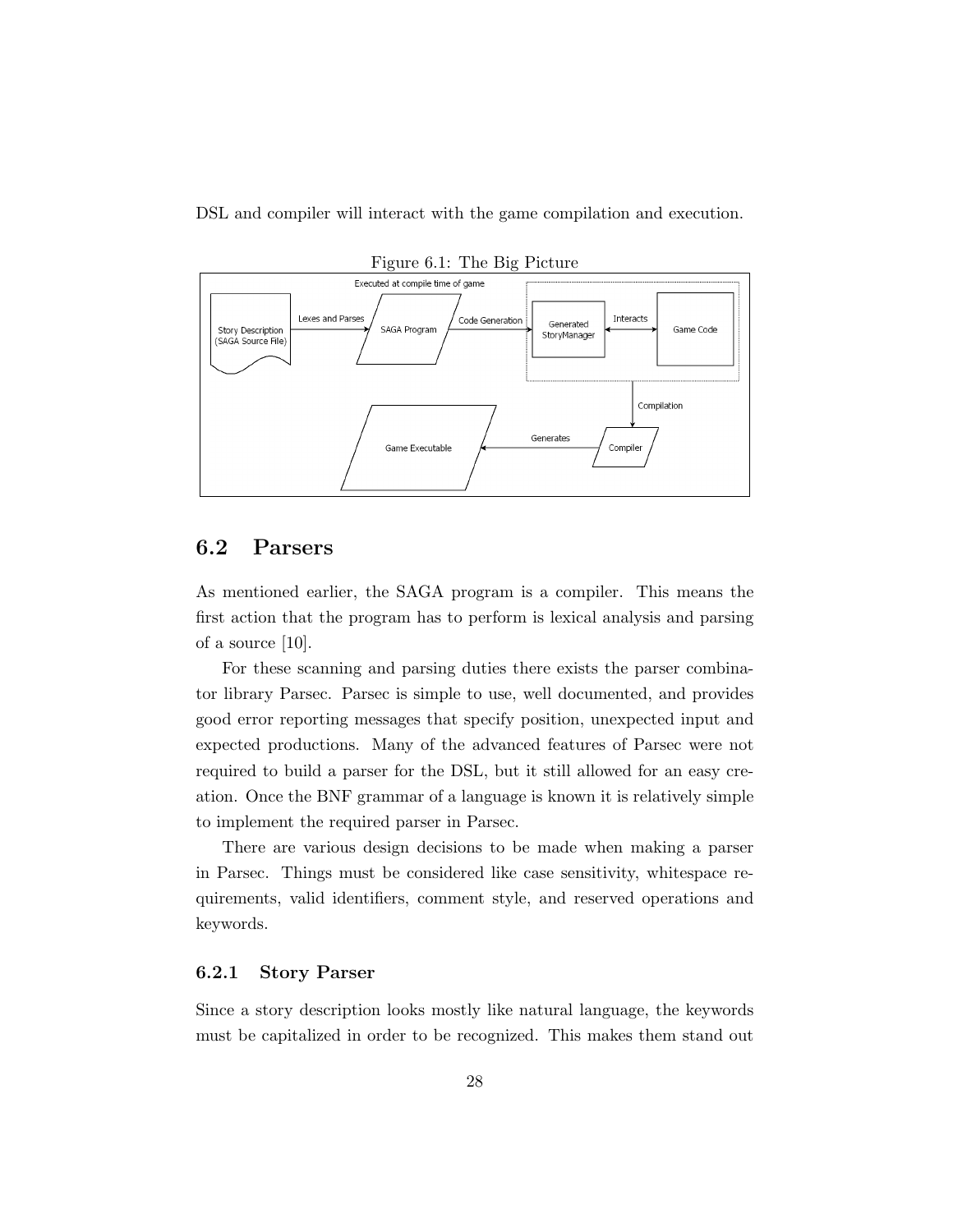from the labels used to denote names of sections, nodes, and events. The whitespace layout of the language is completely irrelevant, except that at least some amount is required between keywords. This means the person writing a description can align their code however they like.

Comma punctuation marks are used to separate transition definitions. These are required to delimit the label of the events of a transition and the following transition's tail node label. The parser also supports C-style comments, both line and block varieties.

#### 6.2.2 Configuration Parser

The required configuration file utilizes a parser as well. Clearly by the EBNF definition below it is very simple and is currently used to choose the desired language for code generation. If the tool were to be developed further there could be many other configuration options added.

Listing 6.1: EBNF Grammar of the Configuration File

```
config = opt\_whitespace , 'Generation' , whitespace ,'Language' , white space , '=' , white space ,
         language, opt_whitespace;
language = 'C#' | 'C++' | 'Java' ;
white space = white space_char , { white space_char } ;
white space_char = ? any white space character ? ;
opt_whitspace = [whitspace];
```
### 6.3 Code Generation

The purpose of the SAGA tool is to generate a story manager to be used in a video game. In order to accomplish this the tool must produce compilable code in the same language in which the game is developed. The modules responsible for code generation make up the majority of the SAGA program.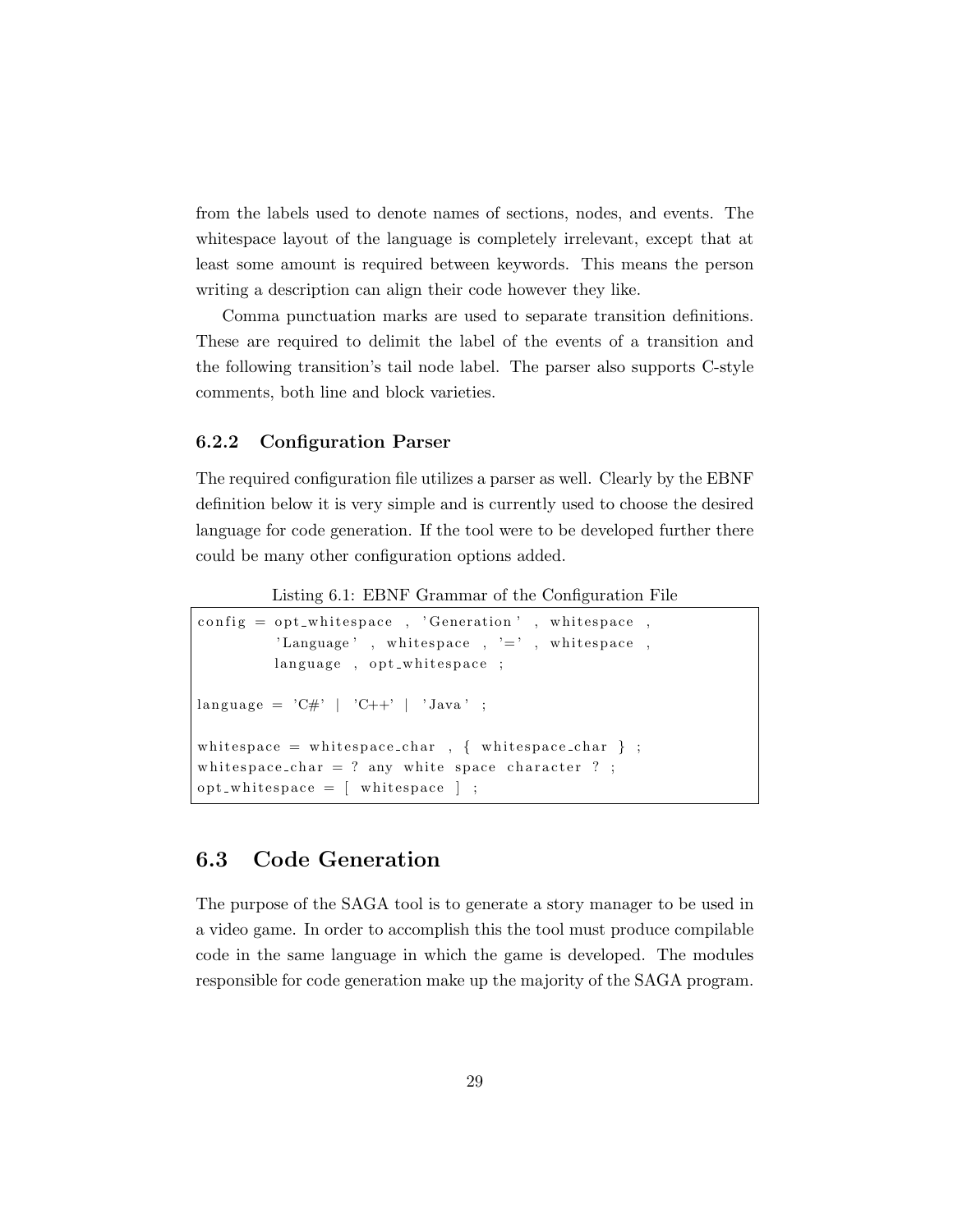#### 6.3.1 Story Manager Details

The overall picture of how the SAGA tool is used for game development was shown in Figure 6.1. The generated story manager module has some interaction with the rest of the game code. These interactions will now be explained in more detail.

When a story is specified using the SAGA DSL there are many events that describe how the story may progress through transitions. These critical story events will be arranged into a list, and will become part of the state of the story manager. These events can occur at some time during gameplay. At the beginning of execution of the game none of the events will have occurred yet. There will be a list of boolean values that corresponds to the list of event labels, indicating whether each event has occurred yet or not. The order of these events will be the order in which the labels occurred in the SAGA specification.

Figure 6.2 shows the information that is passed between the game code and the story manager. The game logic will keep track of the important story events in a list of boolean values having the same length as the number of story events of which the story manager is aware. At the start of game execution all of the values will be initialized as false as no events have occurred yet. As events are triggered by the player or environment the corresponding boolean values will be assigned true.



Figure 6.2: Interactions Between Story Manager and Game Code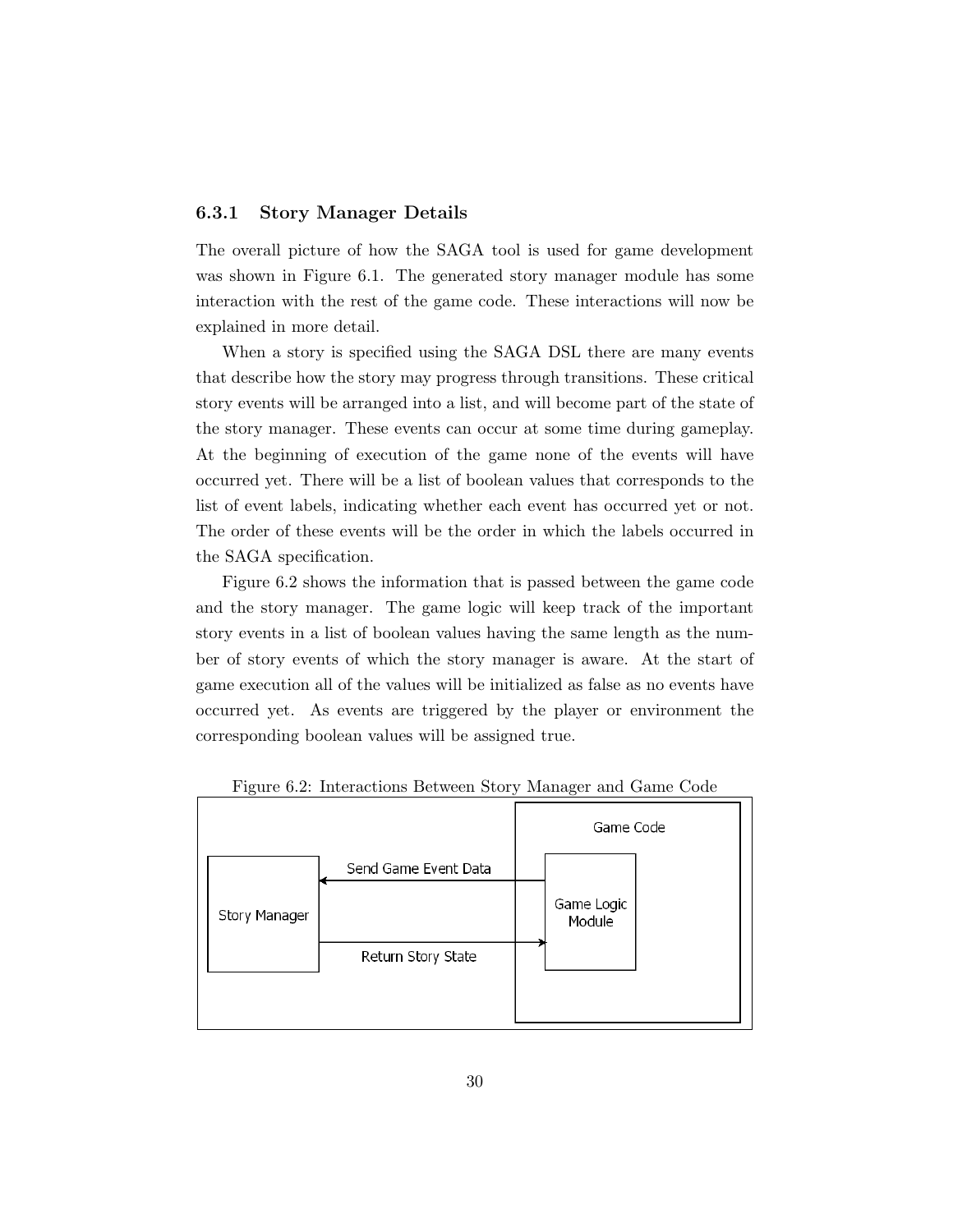Now there is the matter of communicating this data to the story manager to be analyzed. The story manager has a function that will take the event data from the game in some standard container form depending on the implementation language. Depending on the truth of these event values the story manager can determine if the story has progressed. The function will return the current story state as a story Node. The game logic can then check the label of this Node and decide how this affects the game. If the story has changed state then perhaps the game will display a cinematic, interface element, or perform any one of various responses.

#### 6.3.2 Abstract Code - An Intermediate Representation

When using the SAGA language to describe a story, some problem information is supplied to the SAGA compiler. The SAGA source code itself provides no indication of how this problem information is transformed into a solution. There is a mechanism provided in the SAGA compiler that performs this transformation.

The SAGA program contains a module responsible for structuring a generic solution to the story manager creation problem. This generic solution consists of a set of abstract modules. These modules, when instantiated with problem data, represent the various object-oriented classes used in the generated code. In order to represent these somewhat complex modules, many Haskell data structures have been defined. The abstract code structure is a many-layered data structure that is built up from structures of packages, modules, state variables, and functions. These structures also require some notions of state types, function types, and parameters in order to be constructed.

The abstract code should be designed in such a way such that it is language independent. The meaning of this is that the abstract code representation should be able to be processed into code of any language. This is of course difficult because of the vast differences that exist between programming languages. During the design process of the abstract code it was desired to be able to represent code of both imperative and functional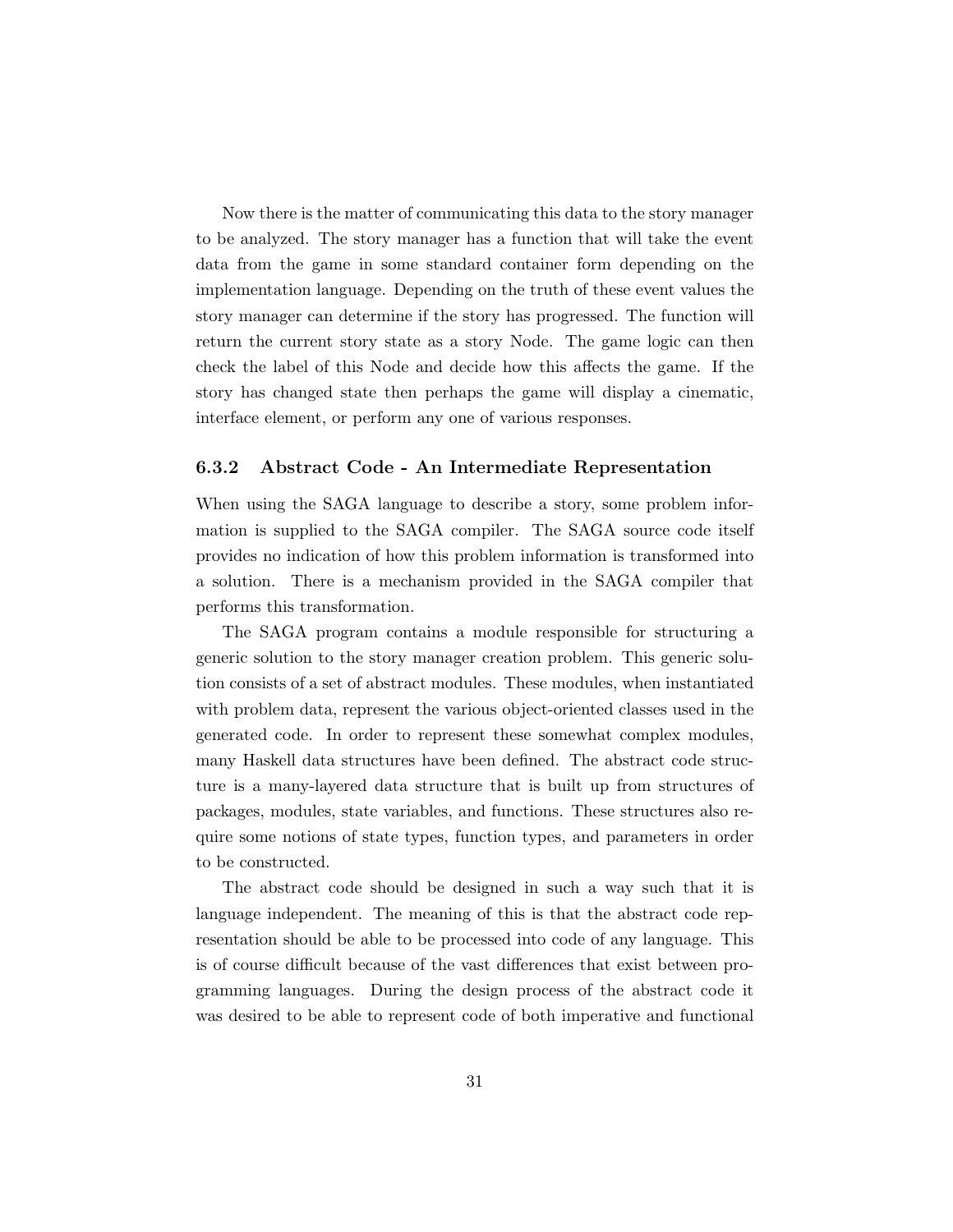paradigms. This was attempted at first, but it was realized that this goal was ambitious and outside the scope of this particular project. It was decided that the abstract code would be designed with object-oriented languages in mind, and in particular "C Family Languages" like  $C#$ ,  $C++$ , and Java [1].

A comparison was discussed earlier about external and internal DSLs. The SAGA language is an external DSL, as it uses a stand-alone compiler to produce code. The abstract code representation can be thought of as an internal DSL. It is present inside the Haskell host language and is meant to look like a new language. Many assistive functions have been created in order to help the abstract code definitions to be visually similar to actual object-oriented code. Haskell provides means to easily define new operators and their characteristics such as right/left association and precedence.

The important module modeled using abstract code language is the story manager. This manager will contain a story as part of it's state, and also functionality to interact with game code. In order to construct this story state many other modules are required. These include modules to represent nodes in a story, the larger collections of story nodes referred to as sections, and also transitions between nodes and transitions between sections. These four modules together are utilized in a story module, which can then construct a story object for the story manager.

The problem information provided through the SAGA source is implanted into some initial data structures. Then this story-specific information is passed through a function that instantiates this data into the generic story manager solution. However, not all of the story manager logic is dependent on the problem data. There contains functionality that is already defined by the generic solution. This logic is "hard-coded" into the abstract code. The actual functions that interact with the story data, such as setting and getting functions for node and transition modules, will be defined in this way. Now that a fully defined solution has been created it is ready to be transformed into it's final form through a rendering process.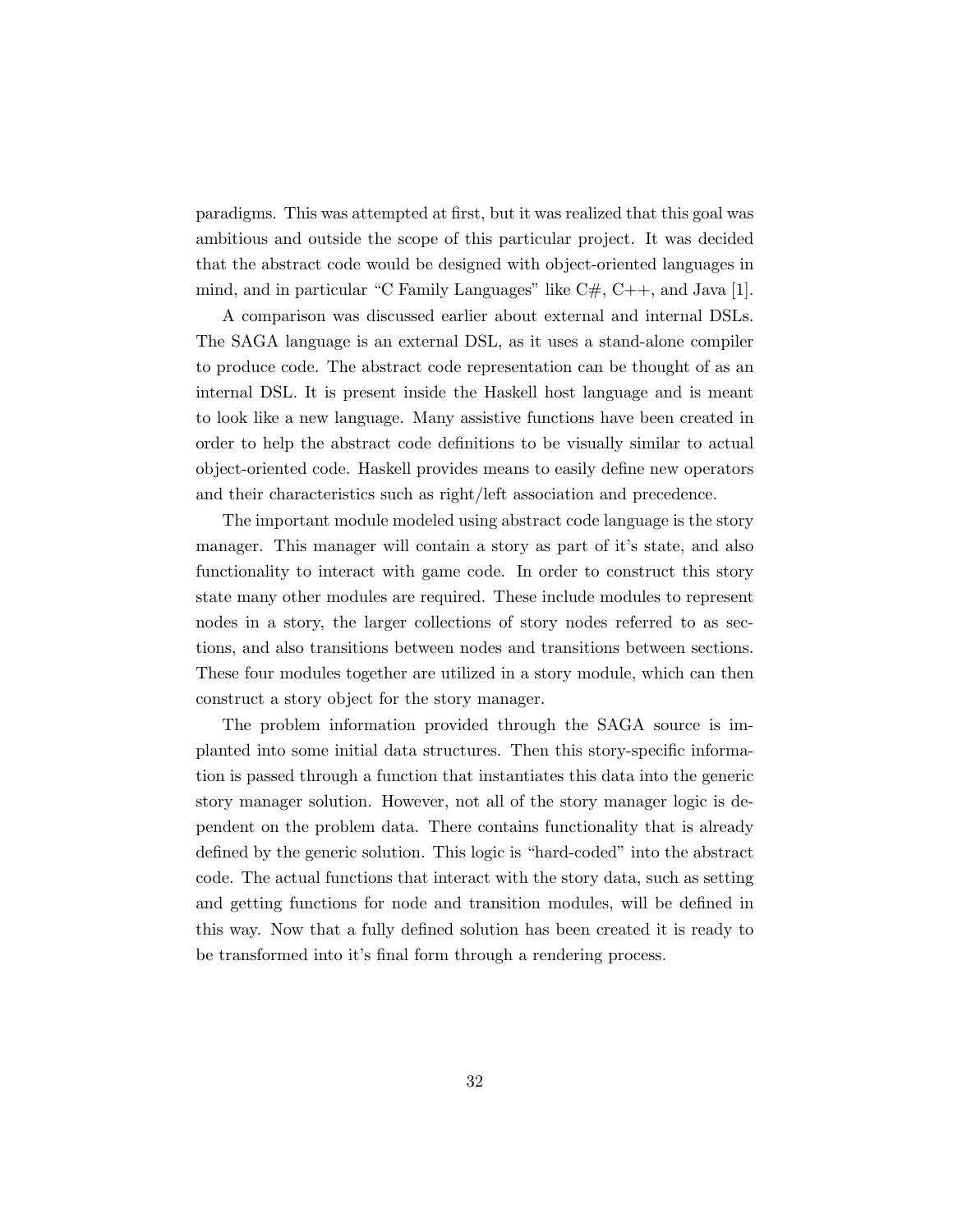## Chapter 7

# SAGA Program Output and Code Interactivity

### 7.1 Rendering Usable Code

All of the logic needed for the actual generated code is present in the intermediate representation of the abstract code. All of this information is represented as Haskell data structures, and so another step is required to translate to the final generated code. See Figure 7.1 below for a general control flow through the SAGA compiler.



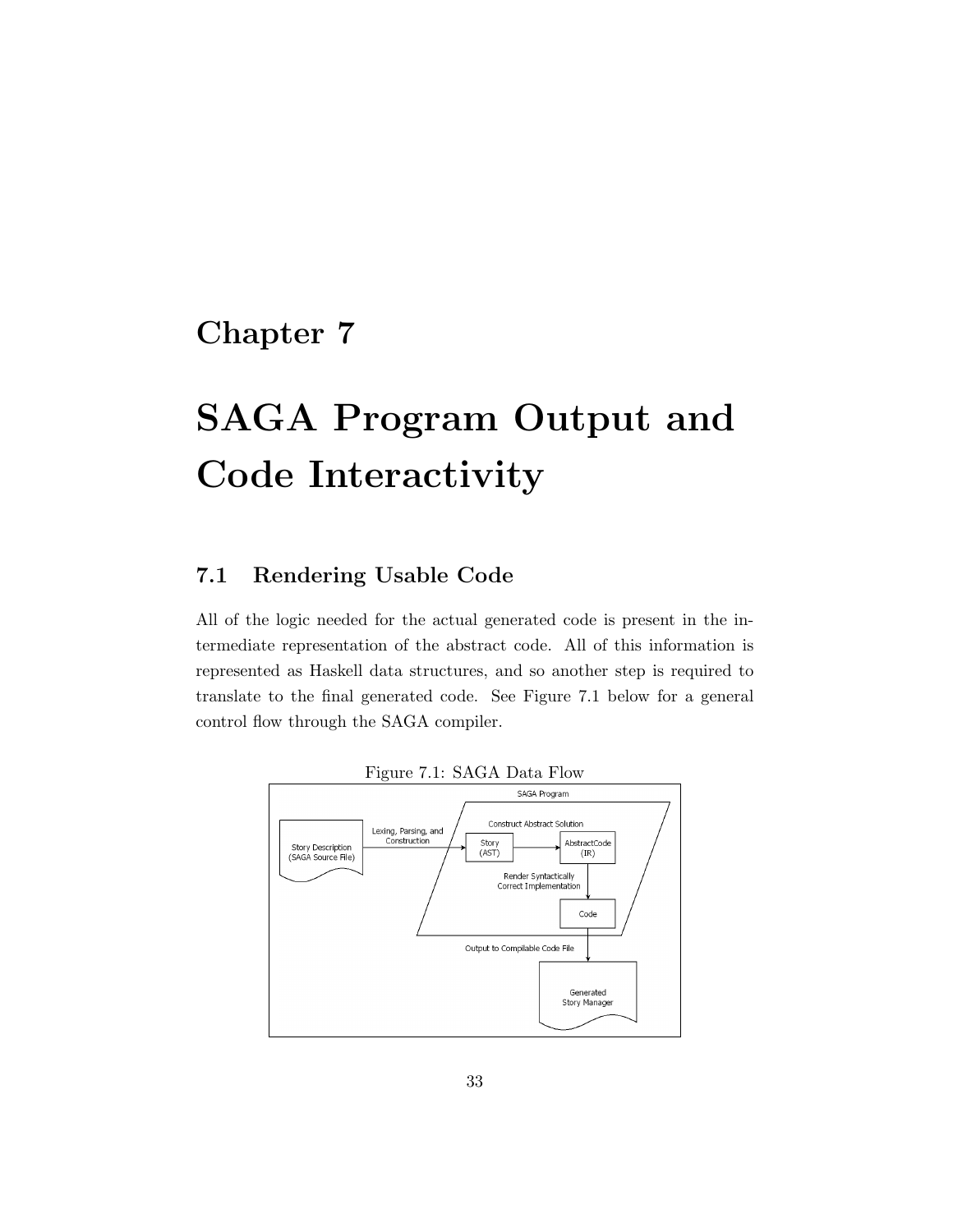Since the intermediate representation must be rendered into different languages there must be a renderer for each one. That is not to say that all rendering is language-specific. Because the syntax of the three currently renderable languages is very similar there are quite a few functions that are usable across languages. These functions do however take a parameter indicating the desired rendering language, and so are language-parametric functions.

Each language's renderer is responsible for producing the correct syntax. For instance, while C# and Java use the keyword "Boolean" for a boolean variable, C++ uses "bool" instead. All the various syntactical differences such as these must be accounted for in the various renderers. Other considerations include syntax for standard container usage, as well as the functions that operate on them.

The rendering of  $C#$  and Java into code files was very similar. Each abstract module is rendered into a file having the same name. Rendering the  $C++$  code is different since a header file is used. The rendering modules are designed to allow the code output to be put into multiple files.

### 7.2 Other Output

#### 7.2.1 Story Graph

In addition to generating compilable code for a game, the program also produces a story graph for easy inspection. An example of this type of graph was shown in Figure 5.2.

This visualization is performed via the DOT language, which is a part of Graphviz, a graph visualization software [15]. As described earlier, after the story description is parsed some data structures are constructed that represent the story. There is a module in the program that handles DOT code generation from these data structures.

During the execution of the program, the "dot" command is invoked to produce a digital image of the story graph. This means that the Graphviz software must be installed, and that the required binary "dot" is recognized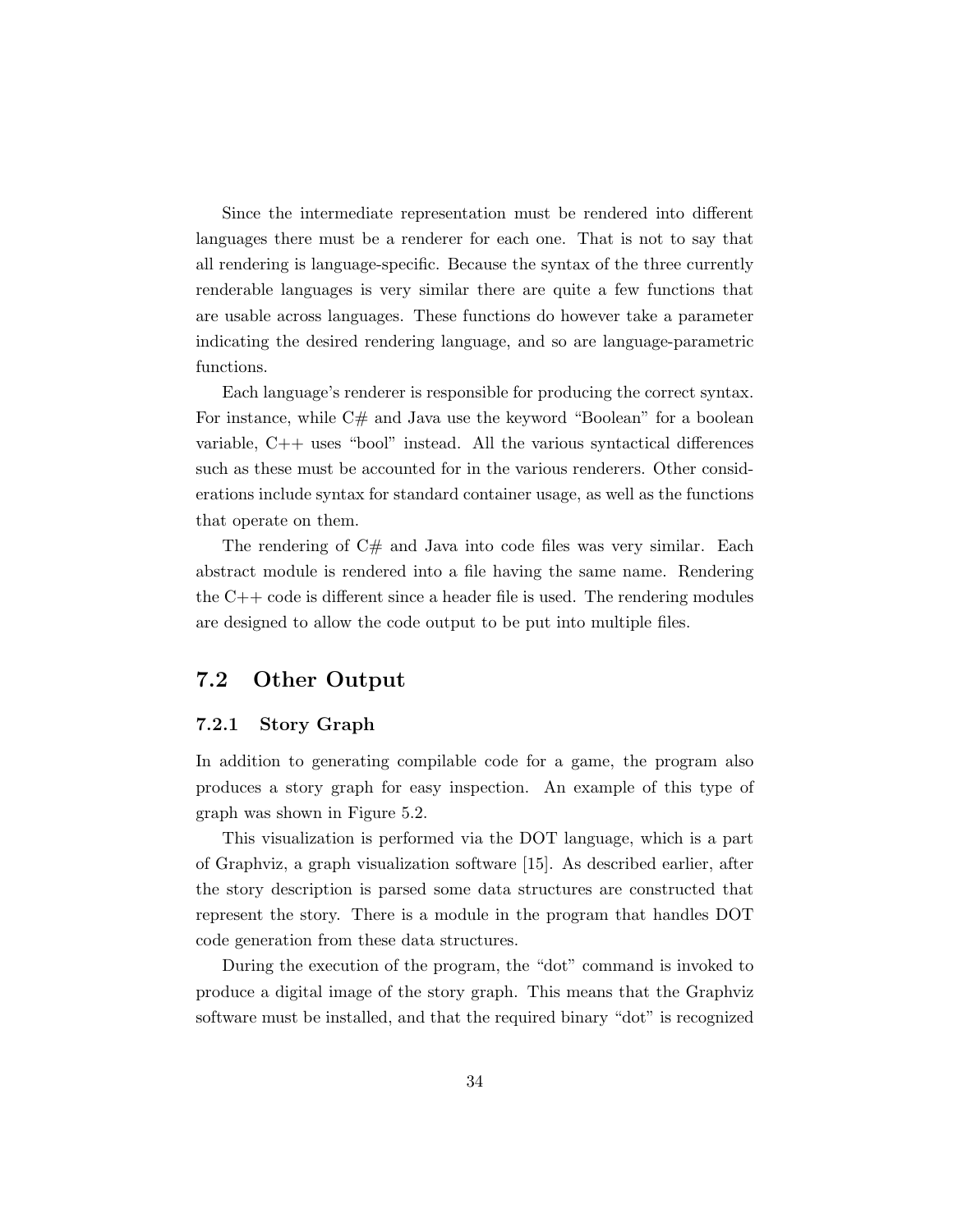at the command-line. Of course if the "dot" executable is not recognized the program will continue to perform it's functions, but will not produce a story graph.

### 7.3 Interaction Timing

One might begin to wonder about the timing of these interactions between the story manager and game logic. A video game is a real-time system after all, and events can occur very quickly and in succession depending on the style of game. How often must be story manager be called upon to check the state of the story?

The critical story events that the manager is considering will most likely be few and far between. These junctions in the game's story will be significant, and will probably not occur in a short amount of time. For this reason the interactions between the story manager and game need not be frequent. There are some other considerations when speaking about the timing of these interactions, namely game performance and human reaction times.

Performance is a hugely important issue in video games. There are countless operations that must be performed every second to provide a seamless experience for the player. People desire to have the highest frame rates and smoothest gameplay experience. Because of this, calculations spent on determining the story state should be minimized. Also, the number of calculations performed by the story manager for a single check is low.

The manager only has to check the events relevant to all outgoing transitions from the current story node. This can vary depending on how complex the story is, but typically there should only be a few available important story choices to make. Any available processing resources would be spent more wisely on other aspects of the video game than checking the story progression. The slowest possible story state checking would be optimal, as long as it does not affect the game experience.

Perhaps the most crucial consideration to determine the timing of the interactions can be decided by human nature. It is widely accepted that the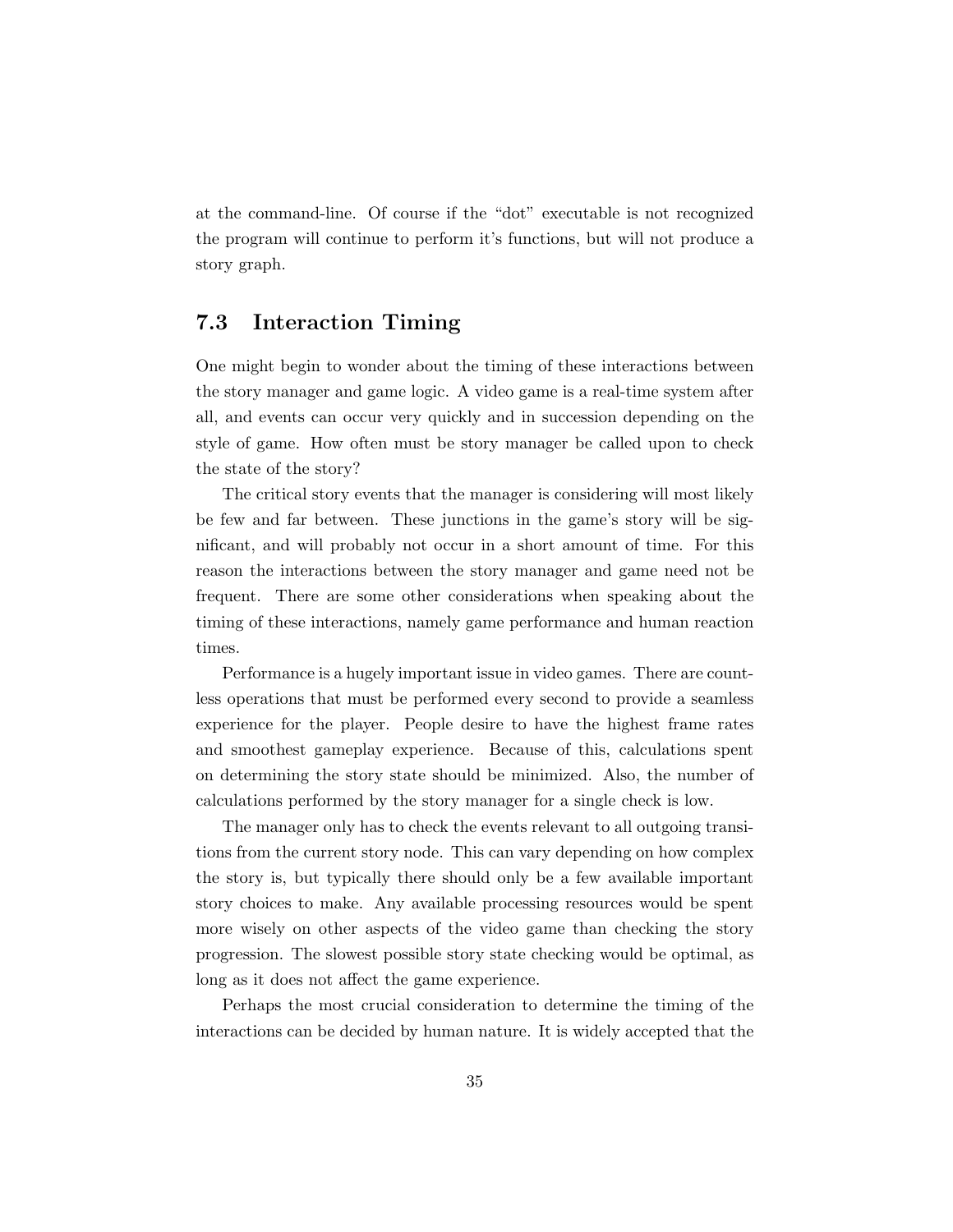mean visual and aural reaction times for college-aged people are 190 ms and 160 ms respectively [21]. If a player cannot even physically react to more than four to six stimuli per second then it is pointless to update the story state more than this amount.

For the multiple reasons outlined above, the highest rate of story state checking should be about six times per second. If a certain game is on a tight computational budget then two or even one check per second would probably be acceptable and not disturb the user experience.

Rather than utilizing this polling architecture, another more elegant solution exists. Control inversion [12] can be utilized through an event-driven approach. This method makes more sense because then only necessary calculations need to be performed. Instead of asking the story manager at regular intervals whether something important has happened, the game engine will tell the story manager when something has occurred.

The story manager will register the critical events with the game engine, and so will be notified if one of these story-changing events occur. In this way the story manager will only be called upon when required, and will notify the game what effect this event has on the state of the story. The game engine can then decide on it's own schedule how to deal with this new information it has received from the story manager.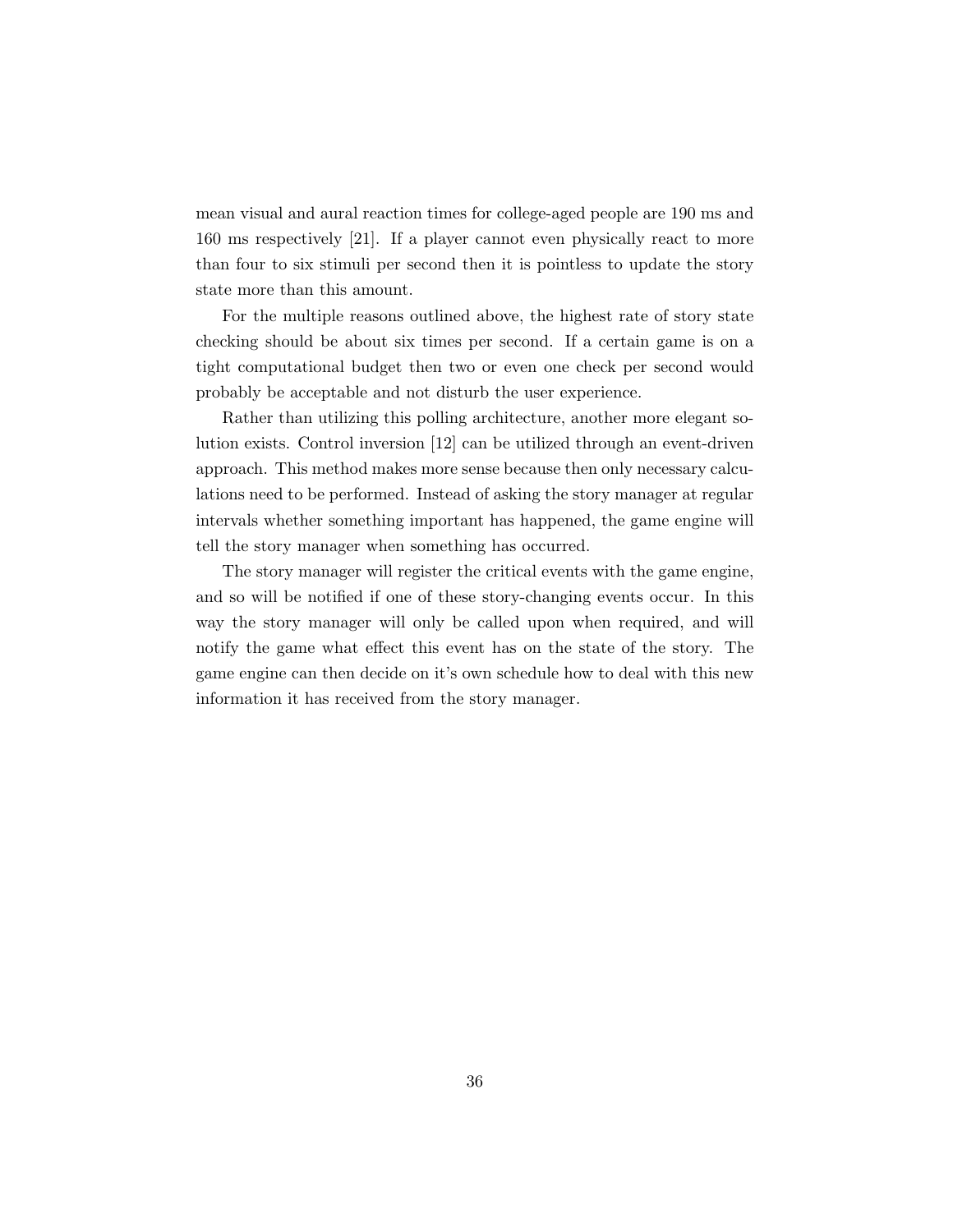## Chapter 8

## Conclusions

The results of this project show the power of utilizing DSLs, and how they can improve the current state of video game development. Perhaps this method is a step in the right direction of advancing game development, and improving or sustaining time to market as game complexity increases.

In fact, it was not a very difficult task to create a human-readable language for story management. Technology such as standard parsing libraries and powerful programming languages allows the straightforward creation of a tool such as SAGA.

The transformation from abstract code to compilable object-oriented code was not an insurmountable feat. It does take some amount of effort and time to implement this feature of course, but it is not a major predicament that is difficult to solve. With an expressive enough intermediate representation, and general rendering framework it would be possible to "drop in" new output languages with minimal effort.

This being said, the component of the tool that required the most strenuous design effort was the development of the aforementioned abstract code. It was designed to be as general as possible in order to account for multiple output languages. Clearly some intelligent design had to be put forth to accomplish the task. Fortunately this investment of strong design awarded dividends. It is impressive that three output languages are available with this tool, even if these languages are quite similar.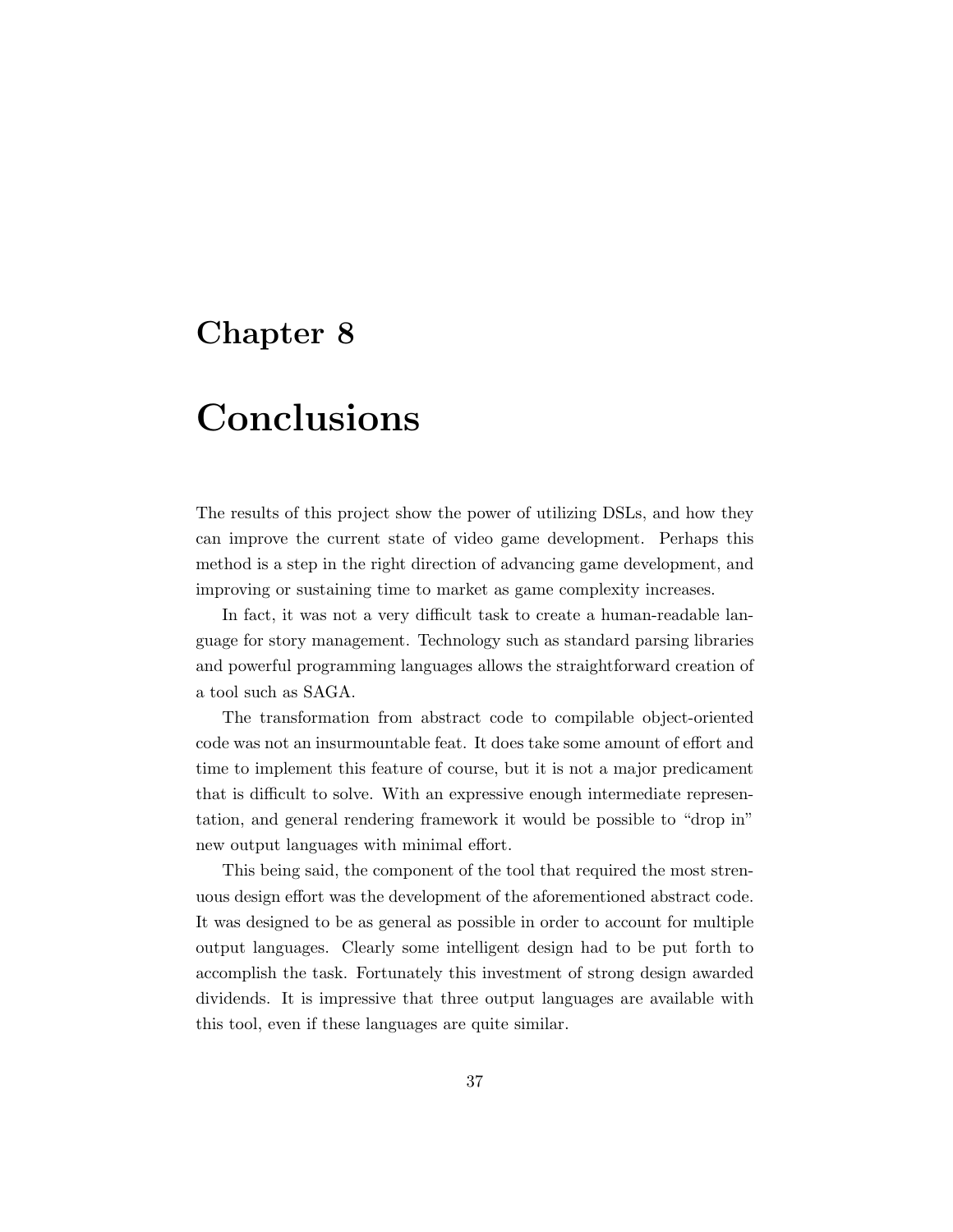An attractive and ambitious end-goal would be the existence of some standard video game development framework that makes use of multiple DSLs. There could be custom languages to describe most of the features of games. Employees could specialize in one or many of these languages, perform very productively, and achieve results quickly. Of course this would be good for development but possibly detrimental to competitiveness if this framework was available to everyone.

The SAGA tool is not likely to be appropriate for use in a real-world video game today. The tool has only been tested for simple proof of concept examples. In order to assess it's suitability for real game development the tool must be applied to more practical situations. Further development must be carried out to determine the capacity of a tool such as SAGA in the video game industry.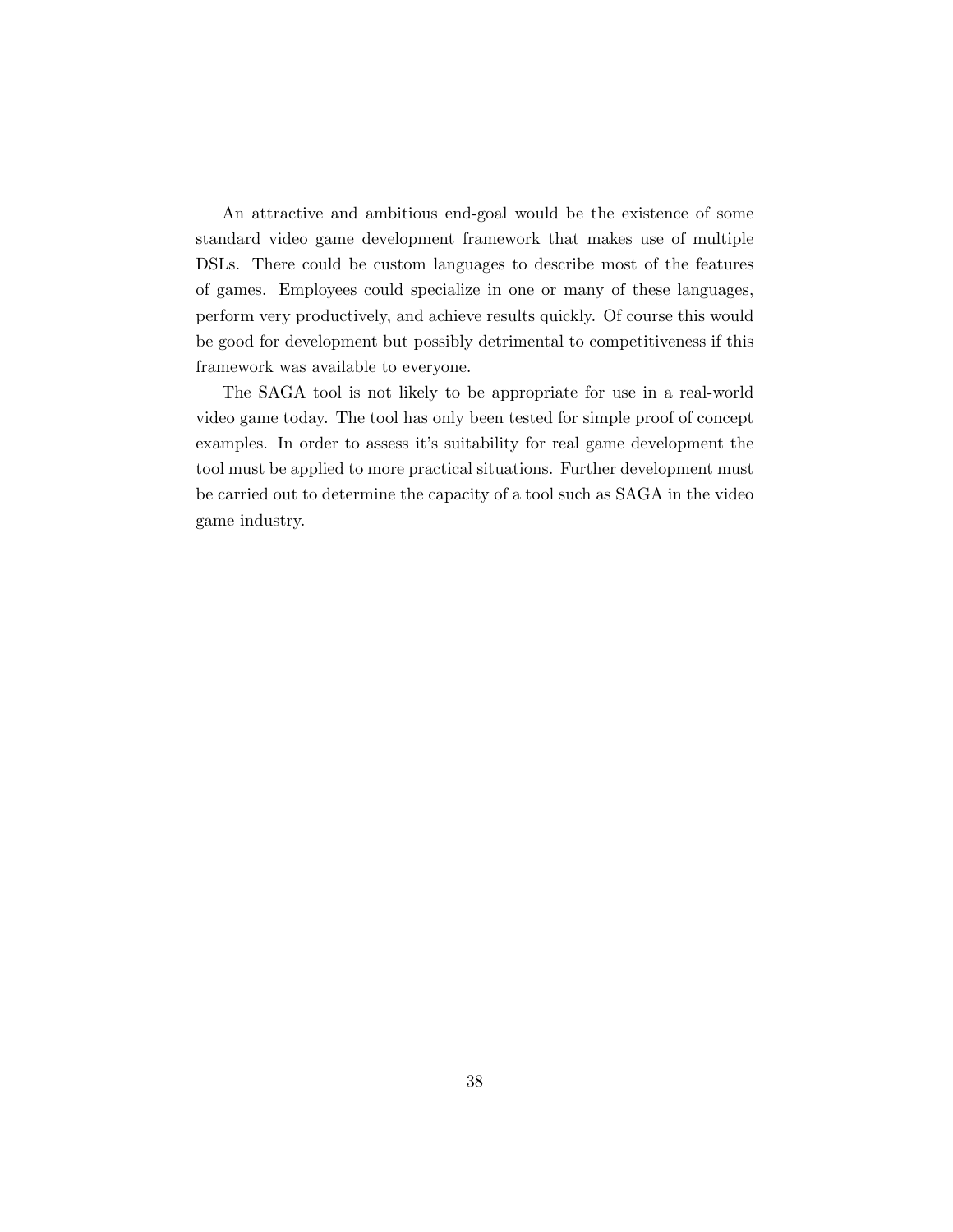## Appendix A

## Module Information

### A.1 Module Hierarchy

Haddock, a tool for generating documentation for Haskell code, produced the following module hierarchy output.

| <b>SAGA</b>                                         |  |  |  |
|-----------------------------------------------------|--|--|--|
| <b>Modules</b><br>Main                              |  |  |  |
| -SAGA<br>$\overline{\phantom{0}}$                   |  |  |  |
| SAGA.Code                                           |  |  |  |
| 日 SAGA.CodeGeneration                               |  |  |  |
| SAGA.CodeGeneration.AbstractCode                    |  |  |  |
| ⊟ SAGA.CodeGeneration.LanguageRenderer              |  |  |  |
| SAGA.CodeGeneration.LanguageRenderer.CSharpRenderer |  |  |  |
| SAGA.CodeGeneration.LanguageRenderer.CppRenderer    |  |  |  |
| SAGA.CodeGeneration.LanguageRenderer.JavaRenderer   |  |  |  |
| □ Parsers                                           |  |  |  |
| SAGA.Parsers.ConfigParser                           |  |  |  |
| SAGA.Parsers.StoryParser                            |  |  |  |
| □ StoryManager                                      |  |  |  |
| SAGA.StoryManager.DataTypes                         |  |  |  |
| SAGA.StoryManager.DotOutput                         |  |  |  |
| SAGA.StoryManager.Helper                            |  |  |  |
| SAGA.StoryManager.Printing                          |  |  |  |
|                                                     |  |  |  |
| Produced by Haddock version 2.7.2                   |  |  |  |

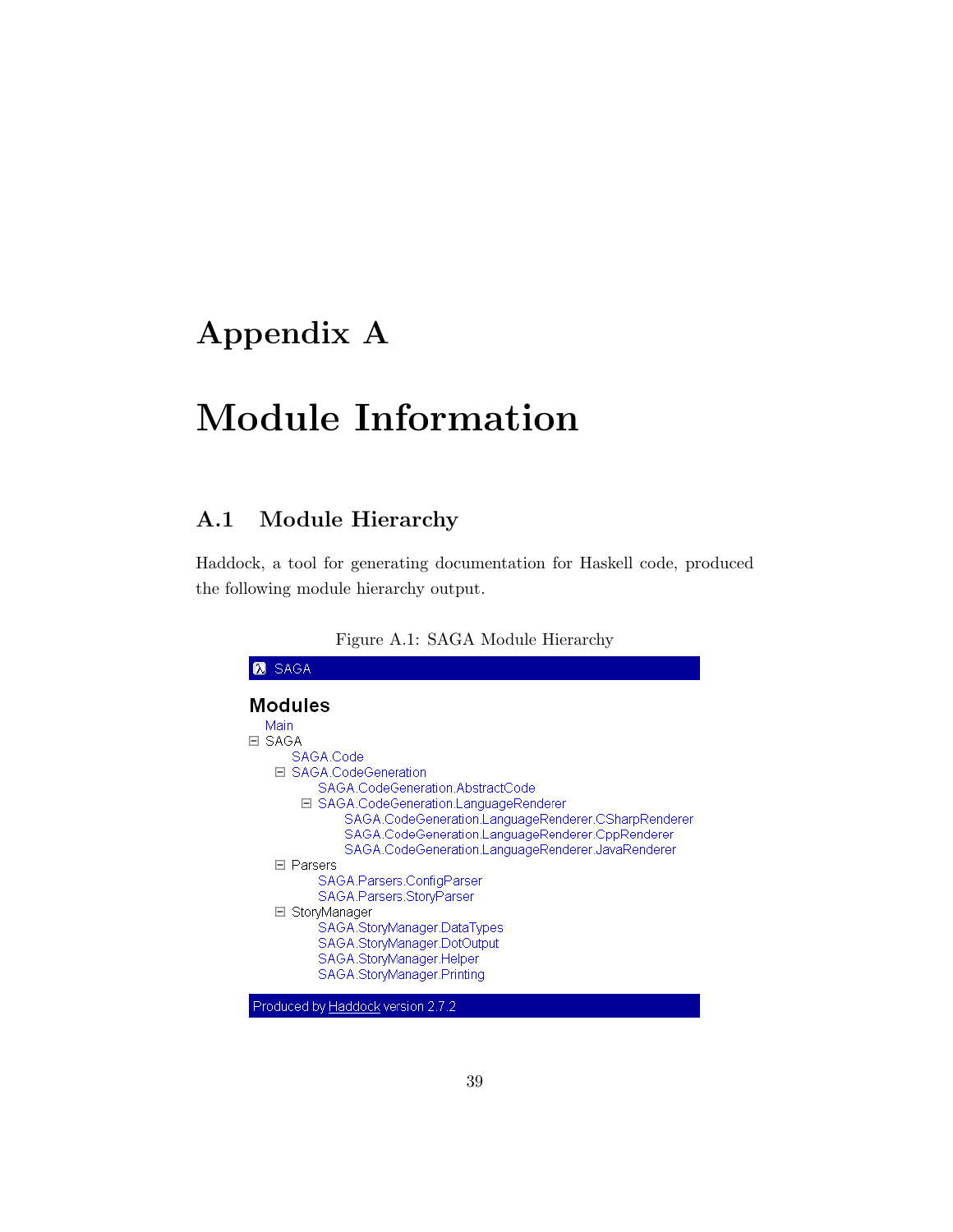### A.2 High-level Module Descriptions

#### A.2.1 Main

Contains the entry point for the SAGA program. This module holds the logic of organizating operation of various I/O operations including: initiate parsing, construction of required data types, and producing code files.

#### A.2.2 SAGA.Code

#### SAGA.Code

Contains the structure of the Code data type.

#### A.2.3 SAGA.CodeGeneration

#### SAGA.CodeGeneration

Contains the logic to construct Code data types from an AbstractCode, as well as the logic to produce the actual generated code files.

#### SAGA.CodeGeneration.AbstractCode

Contains the structure of the AbstractCode data type, which is some intermediate representation (IR) of the desired code. Specifically, an AbstractCode will be a logical structure of the solution that is desired to be generated.

#### SAGA.CodeGeneration.LanguageRenderer

Contains the framework for a class of renderers. This module has functions that define syntactical elements of the output languages. Some functions are general across the output languages, and they simply accept a parameter to denote language.

#### SAGA.CodeGeneration.LanguageRenderer.CSharpRenderer

Contains the logic to render compilable  $C#$  code from an AbstractCode.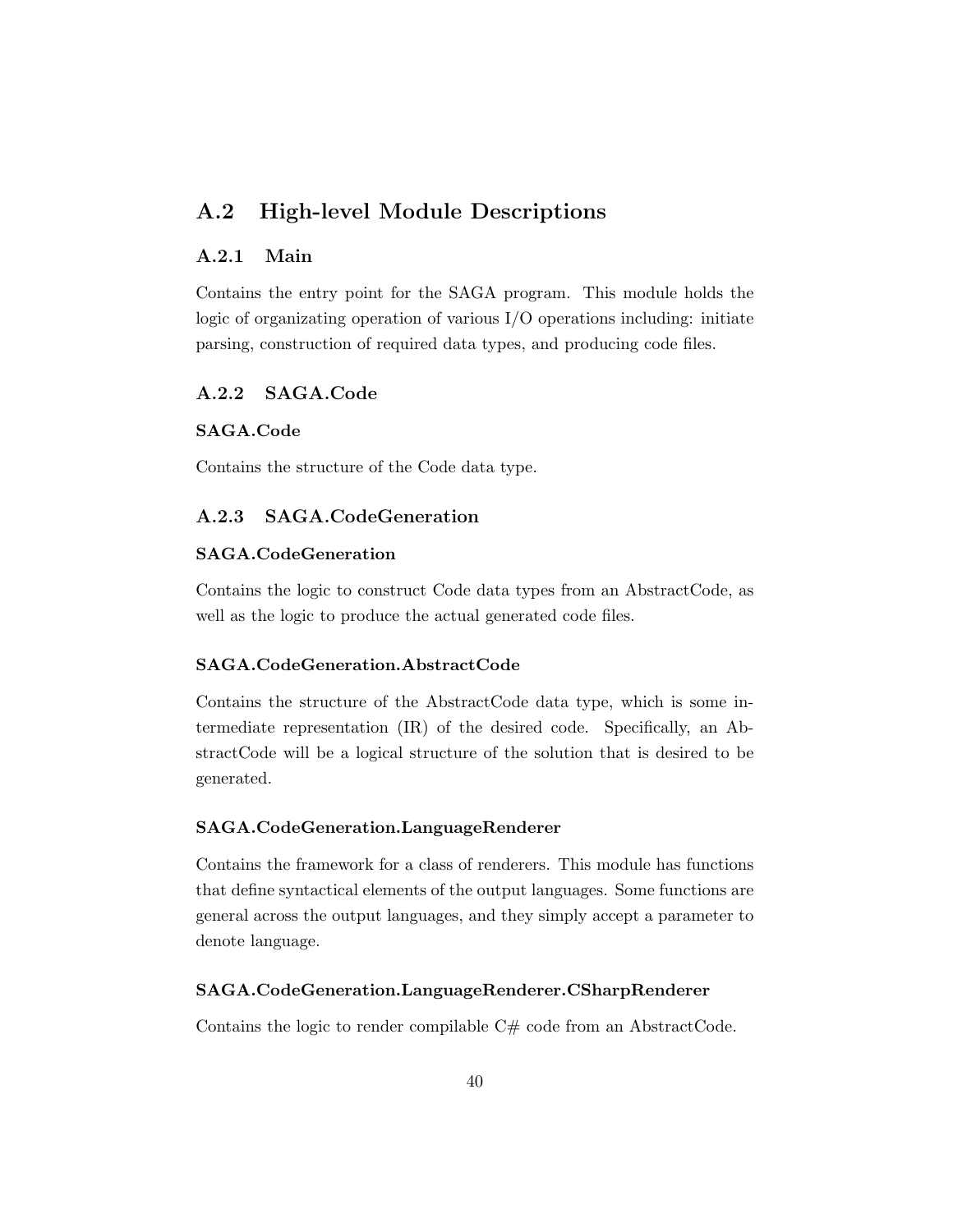#### SAGA.CodeGeneration.LanguageRenderer.CppRenderer

Contains the logic to render compilable  $C++$  code from an AbstractCode.

#### SAGA.CodeGeneration.LanguageRenderer.JavaRenderer

Contains the logic to render compilable Java code from an AbstractCode.

#### A.2.4 SAGA.Parsers

#### SAGA.Parsers.ConfigParser

Contains the parsing logic for the SAGA configuration file.

#### SAGA.Parsers.StoryParser

Contains the parsing logic for the SAGA story description file.

#### A.2.5 SAGA.StoryManager

#### SAGA.StoryManager.DataTypes

Contains the structure of the data types that make up a story, as well as functions to safely construct these.

#### SAGA.StoryManager.DotOutput

Contains the logic to render DOT code and produce a file recognized by various DOT layout schemes.

#### SAGA.StoryManager.Helper

Contains various useful functions for processing, including turning strings into valid variable names for the renderable output languages.

#### SAGA.StoryManager.Printing

Contains useful printing functions that are not present in the Haskell prettyprinting library. The module holds logic to render the data types from the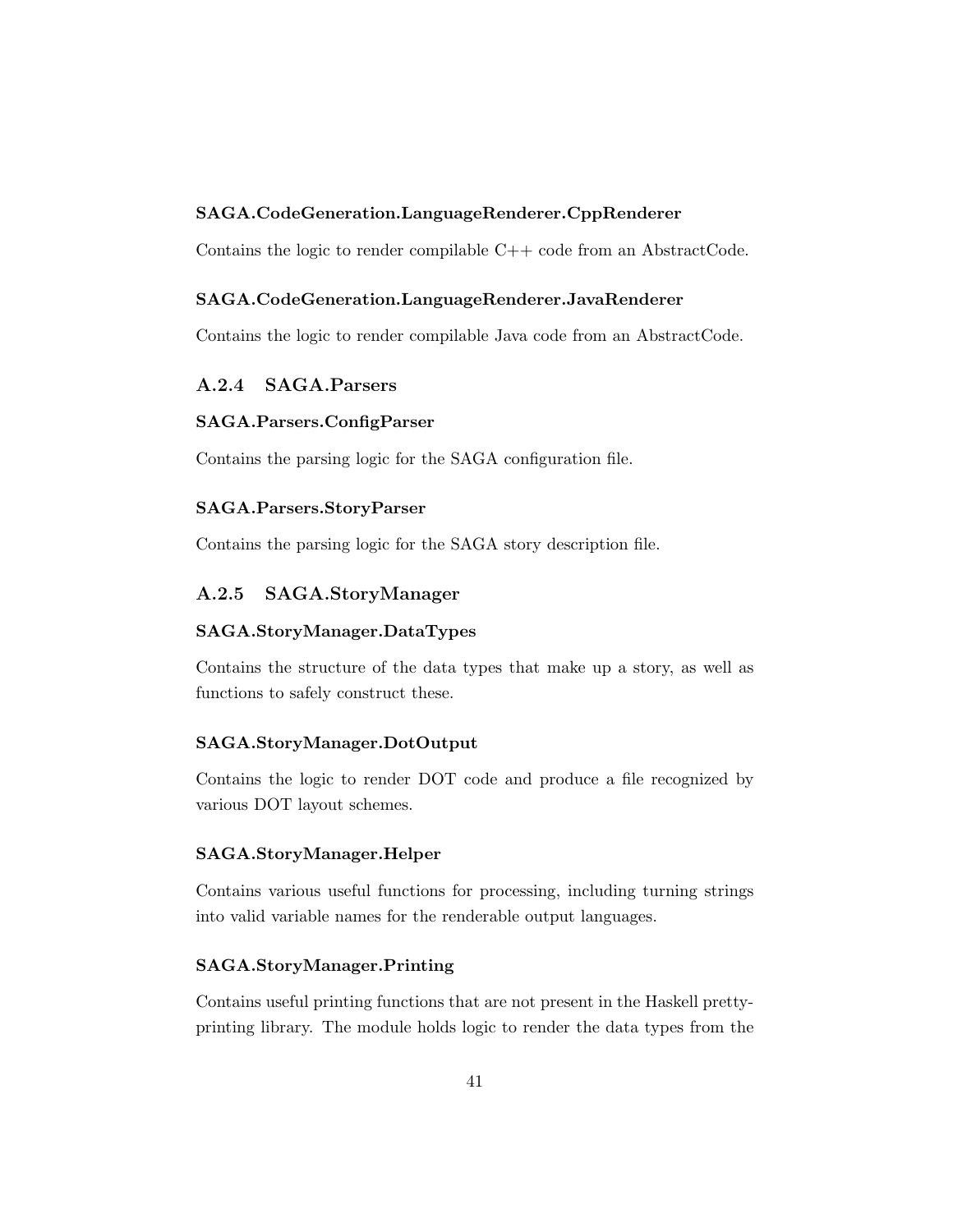DataTypes module into a finite form (since some of these types contain information of each other, a regular attempt to output a value will result in an infinite string).

### A.3 Module Dependency Diagram

The module dependencies are shown below in Figure A.2.



Figure A.2: SAGA Module Dependencies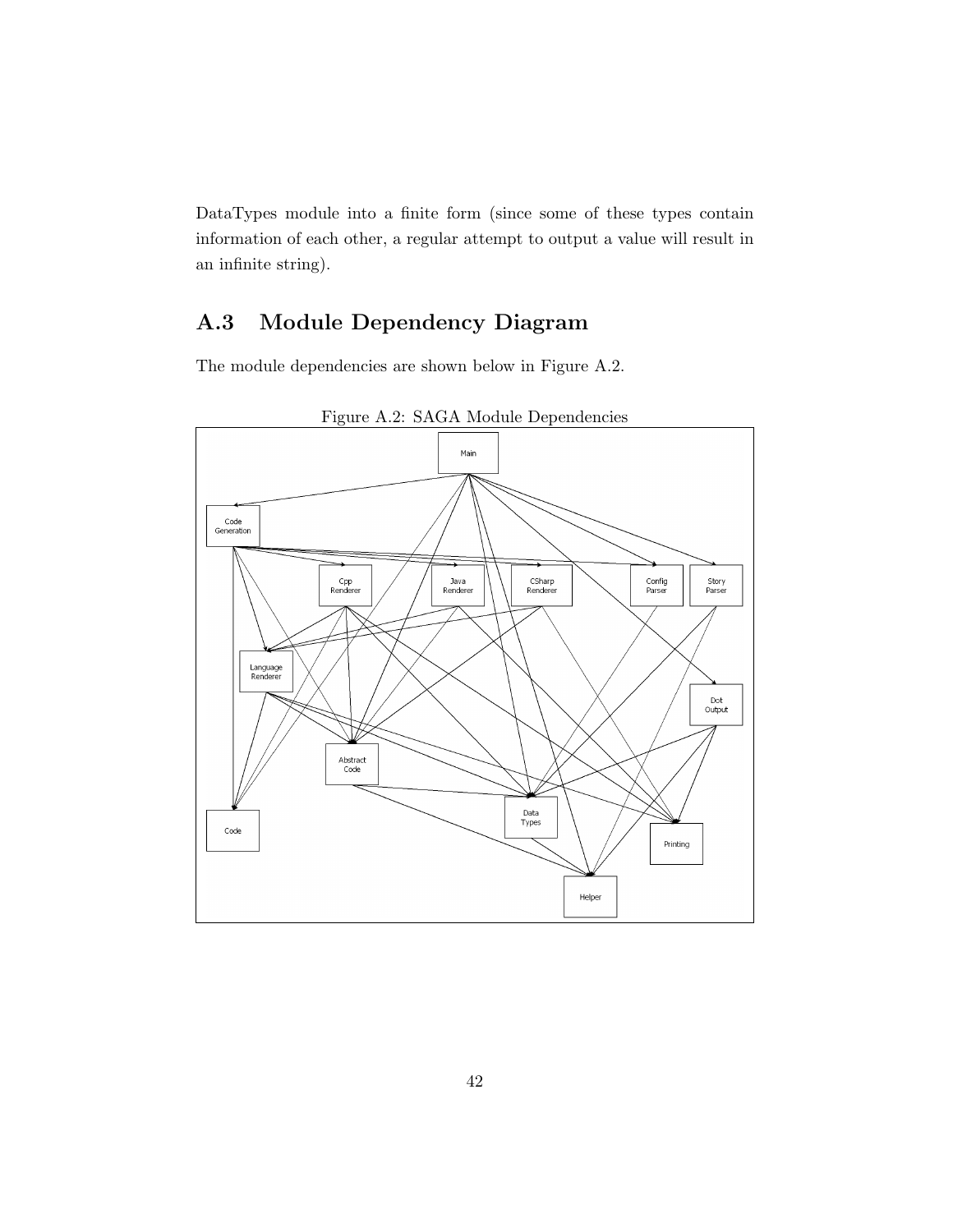## Bibliography

- [1] The C Family of Languages: Interview with Dennis Ritchie, Bjarne Stroustrup, and James Gosling. http://www.gotw.ca/publications/ c\_family\_interview.htm.
- [2] Ernest Adams. Fundamentals of Game Design. Prentice Hall, 2009.
- [3] International Game Developers Association. Scriptwriting for Games: Part 1: Foundations for Interactive Storytelling. http://aii.lgrace.com/documents/IDGA\_Foundations\_of\_ Interactive\_Storytelling.pdf.
- [4] International Game Developers Association. Scriptwriting for Games: Part 2: Advanced Plot Story Structures. http://aii.lgrace.com/ documents/ScriptwritingforGames\_Part\_2\_Parallel\_OO.pdf.
- [5] Eric Bangeman. Growth of gaming in 2007 far outpaces movies, music. http://biae.clemson.edu/bpc/bp/Lab/110/reaction.htm.
- [6] Magnus Christerson. Intentional Software at Work. http://www. infoq.com/presentations/Intentional-Software-at-Work.
- [7] Christophe de Dinechin. Concept Programming The Art of Turning Ideas into Code. http://xlr.sourceforge.net/ ConceptProgrammingPresentation.pdf.
- [8] Sadek Drobi. Lennart Augustsson on DSLs Written in Haskell. http: //www.infoq.com/interviews/DSL-Haskell-Lennart-Augustsson.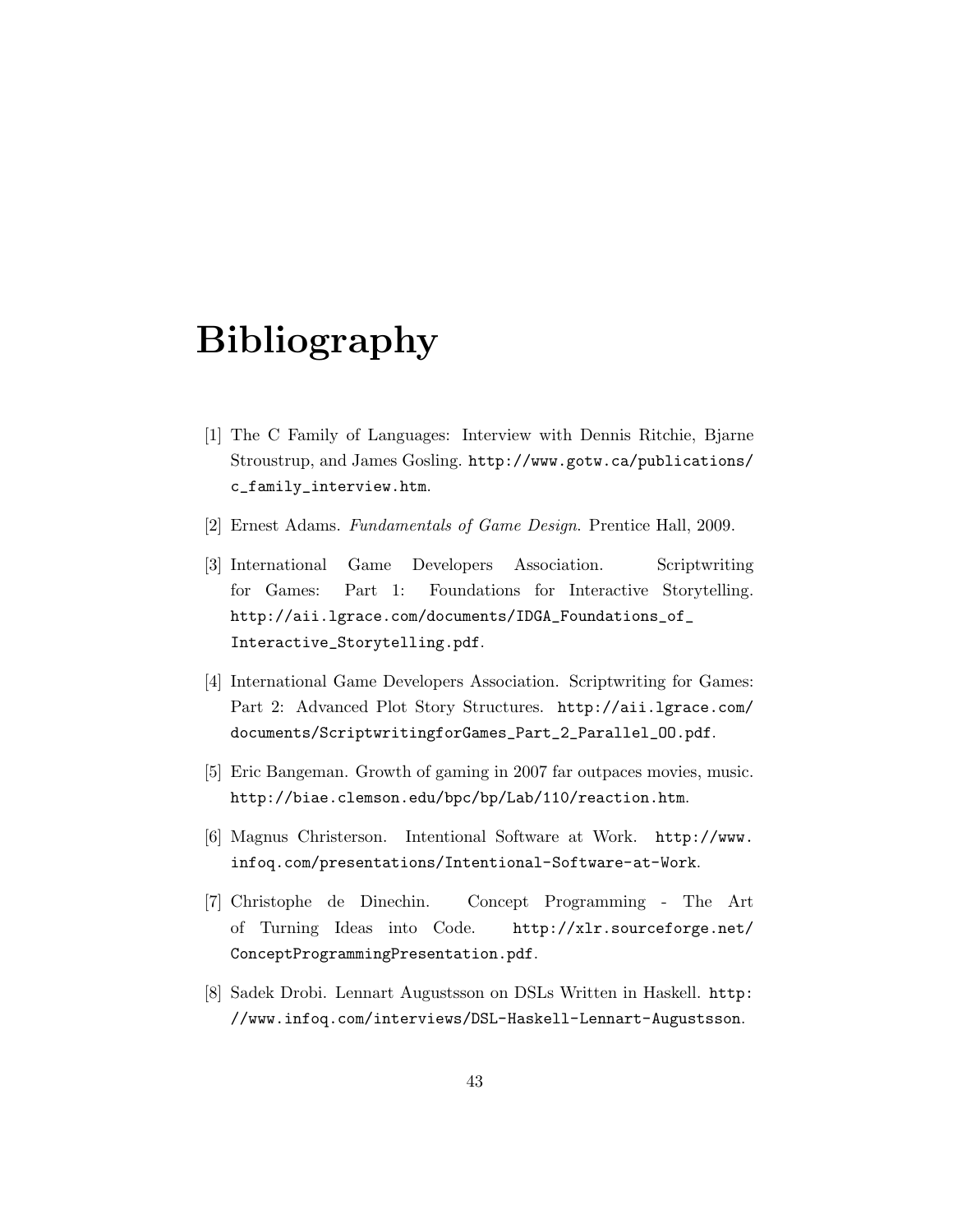- [9] Ubisoft Entertainment. About the Game. http://ruse.us.ubi.com/ index.php?page=about.
- [10] James Alan Farrell. Compiler Basics. http://pages.prodigy.net/j\_ alan/hitech/compiler/compmain.html.
- [11] Brock Ferguson. Gaining Entry to Game Development. http: //www.gamedev.net/page/reference/index.html/\_/reference/ 110/135/advice/gaining-entry-to-game-development-r1658.
- [12] Martin Fowler. InversionOfControl. http://martinfowler.com/ bliki/InversionOfControl.html.
- [13] Martin Fowler. *Domain-Specific Languages*. Addison-Wesley Professional, 2010.
- [14] Carlo Ghezzi, Mehdi Jazayeri, and Dino Mandrioli. Fundamentals of Software Engineering. Prentice Hall PTR, Upper Saddle River, NJ, USA, 2nd edition, 2002.
- [15] Graphviz. Graph Visualization. http://www.graphviz.org/About. php.
- [16] Frank Harary. Graph Theory. Westview Press, 1994.
- [17] John Harris. Game Design Essentials: 20 Open World Games. http://www.gamasutra.com/view/feature/1902/game\_ design\_essentials\_20\_open\_.php.
- [18] ISO and IEC. ISO/IEC 14977. http://www.cl.cam.ac.uk/~mgk25/ iso-14977.pdf.
- [19] Kristine Jørgensen. Problem Solving: The Essence of Player Action in Computer Games. In Copier Marinka and Raessens Joost, editors, Level Up Conference Proceedings: Proceedings of the 2003 Digital Games Research Association Conference, page CD Rom, Utrecht, November 2003. University of Utrecht.